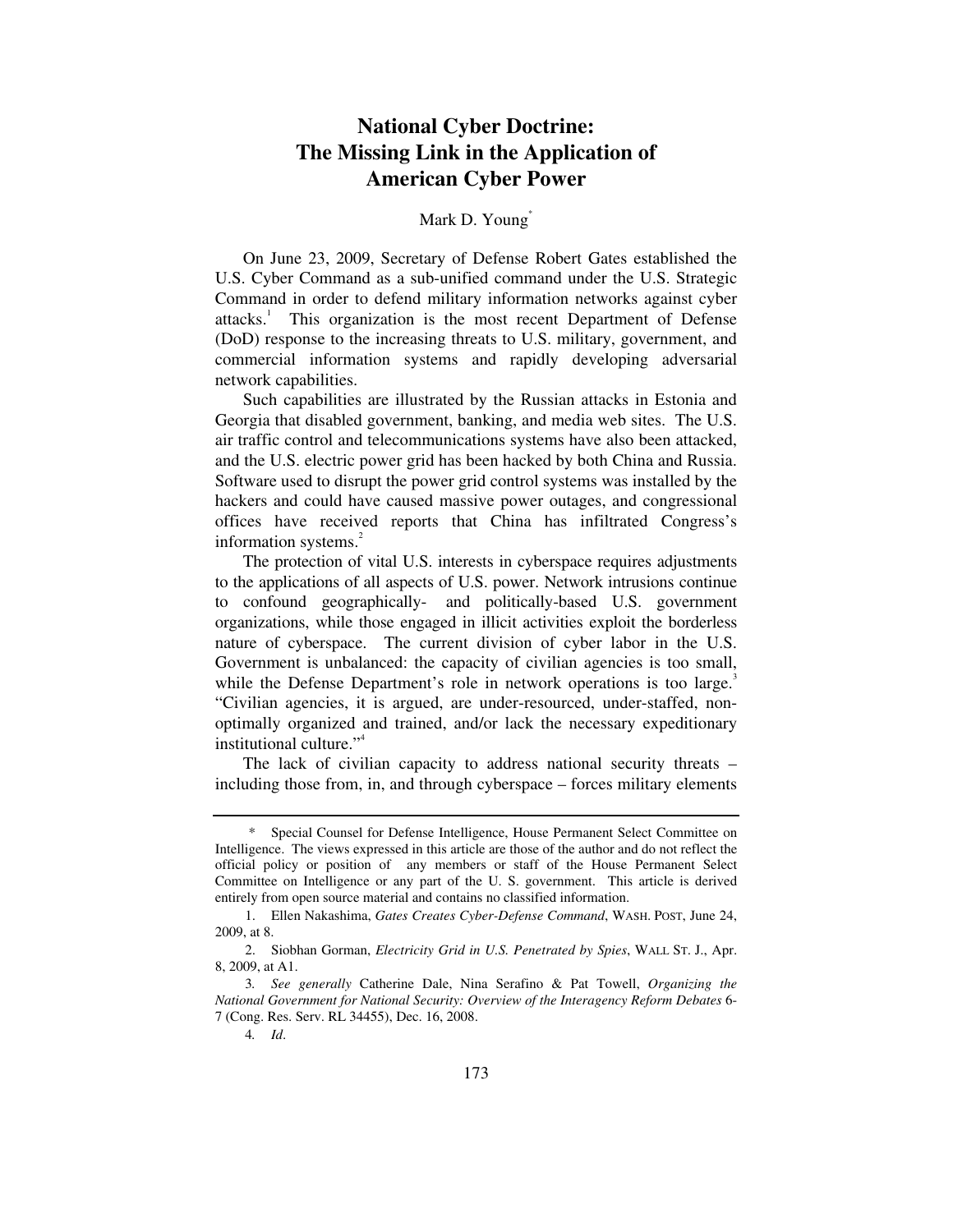to address security requirements that they may be less qualified to satisfy. Although the Department of Homeland Security (DHS) has the responsibility for securing the high-level Internet "gov" domain, it lacks the expertise and capacity of the DoD. National security operations cannot wait while the limitations on civilian capacity are overcome by foreign planning, budgeting, and training. The national security sector must use existing capabilities to address immediate threats. Although the Cyber Command is not currently defending civilian or commercial networks, this option may soon be considered necessary. There are risks to giving the Cyber Command the lead in establishing practices by which critical national security networks can be secured, but that may be the most viable option for the near future.

Whether directed by the Cyber Command or by other government agencies, the employment of U.S. power in the cyber domain requires a rapid paradigm shift uncharacteristic of the DoD. To accelerate this shift, the national security community needs a new doctrine to provide the fundamental principles by which executive branch departments and agencies can ensure the freedom of U.S. action in cyberspace. The DoD controls most of the expertise in computer network operations and is well positioned to lead the national security community in establishing U.S. cyber policies and doctrines. It cannot do this alone, however.

This article argues that a national cyber doctrine is necessary. It is the link between strategy and the execution of the missions of the national security sector. Doctrine may traditionally be a military notion, but agencies are acknowledging the wisdom of establishing guiding principles. A national cyber doctrine can be a vehicle used to define the roles of departments and agencies for the entire U.S. government. In contrast to a presidential executive order or a National Security Council directive, a doctrine is developed in an openly collaborative fashion.

Author David Kilcullen's observations regarding counterinsurgency collaboration are also applicable to the development of a national cyber doctrine: "To be effective, we must marshal not only all agencies of the [U.S. government], but also all agencies of a host nation, multiple foreign allies and coalition partners, international institutions, nongovernment organizations . . . international and local media, religious and community groups, and charities and businesses."<sup>5</sup>

The DoD has developed an extensive collection of doctrines that guide military operations, but there is no doctrine to guide applications of national cyberpower. Cyber Command's missions are being formulated without an adequate doctrine to define the strategic context, establish the fundamentals of cyberpower, or debate issues concerning computer network operations. The Secretary of Defense memorandum ordering the establishment of the

 <sup>5.</sup> David Kilcullen, Three Pillars of Counterinsurgency, Remarks Delivered at the U.S. Government Counterinsurgency Conference, Washington D.C., at 1-2 (Sept. 28, 2006), *available at* http://www.au.af.mil/au/awc/awcgate/uscoin/3pillars\_of\_counterinsurgency.pdf.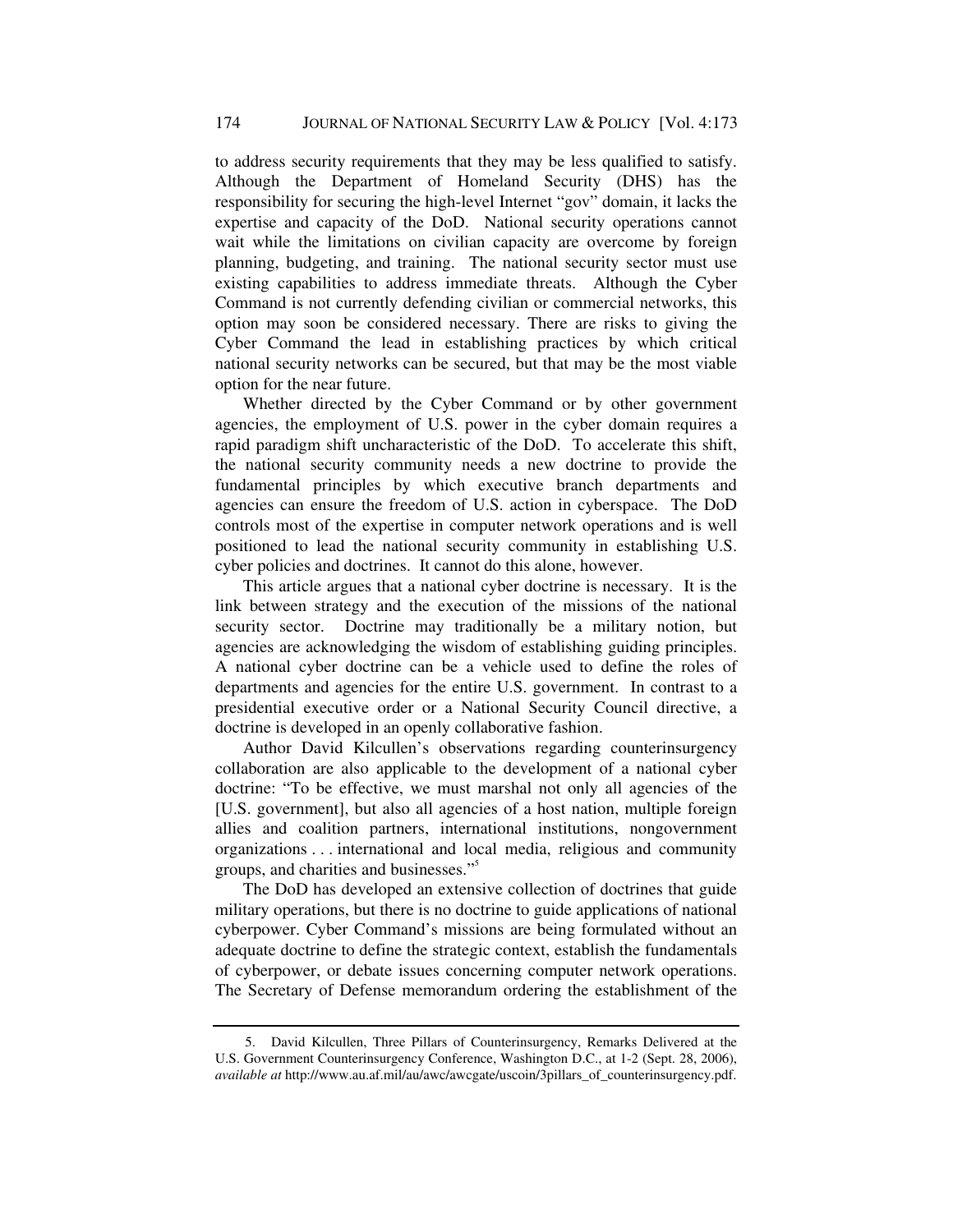Cyber Command mandates the synchronization of cyberwar effects "across the global security environment as well as providing support to civil authorities and international partners."<sup>6</sup> Coordination of interagency cyber operations and cooperation with civil and foreign partners are the types of activities for which doctrine is well suited. Other DoD doctrines govern similar activities in the sea, air, land, and space domains.<sup>7</sup>

While the DoD has no authority to enforce military doctrines outside of the Department, sound principles developed with the full participation of interagency partners will be followed due to their utility and effectiveness, not because of coercion. As has been observed, "You cannot command what you do not control."<sup>8</sup> Therefore the doctrine should foster a unified effort across the entire U.S. national security community. Its success will depend "on a shared diagnosis of the problem, platforms for collaboration, information sharing and deconfliction."9

The current U.S. counterinsurgency doctrine provides a model of how an inclusive doctrine can gain acceptance throughout the national security community. The development of the counterinsurgency doctrine was directed by then Lieutenant General David Petraeus after his return from his second tour of duty in Iraq in 2004. Petraeus brought together traditional and nontraditional partners to devise fundamental principles by which to address an extremely difficult set of combat circumstances. Some "military officers questioned the utility of the representatives from nongovernment organizations (NGOs) and the media, but they proved to be the most insightful of commentators."<sup>10</sup>

The application of cyberpower is just as complicated as counterinsurgency operations, and in many ways it is more complicated. The success of the counterinsurgency doctrine, produced by a group of collaborators that included those typically excluded from the development of military doctrine, shows the wisdom of an inclusive approach.

By creating a diverse community of interest to draft cyber doctrine, the national security community can more adequately address long-standing questions about U.S. activities in cyberspace: How should the government

 <sup>6.</sup> Memorandum from Robert M. Gates to the Secretaries of the Military Departments, Establishment of a Subordinate Unified U.S. Cyber Command Under U.S. Strategic Command for Military Cyberspace Operations (June 23, 2009).

<sup>7</sup>*. See generally* JOINT CHIEFS OF STAFF, JOINT PUB. 2.0: JOINT INTELLIGENCE (2007), *available at* http://www.fas.org/irp/doddir/dod/jp2\_0.pdf; JOINT PUB. 3.0: JOINT OPERATIONS (2006, AS AMENDED IN 2008), *available at* http://ftp.fas.org/irp/doddir/dod/jp3\_0.pdf; JOINT PUB. 4.0: JOINT LOGISTICS (2008), *available at* http://www.fas.org/irp/doddir/dod/ jp4\_0.pdf; JOINT PUB. 5.0: JOINT OPERATION PLANNING (2006), *available at* http://www.fas.org/irp/dod dir/dod/jp5\_0.pdf.

 <sup>8.</sup> Kilcullen, *supra* note 5, at 4.

<sup>9</sup>*. Id*.

 <sup>10.</sup> John A. Nagl, *The Evolution and Importance of Army/Marine Corps Field Manual 3-24 Counterinsurgency*, *in* THE U.S. ARMY/MARINE CORPS COUNTERINSURGENCY FIELD MANUAL xvi (Univ. of Chicago Press ed. 2007).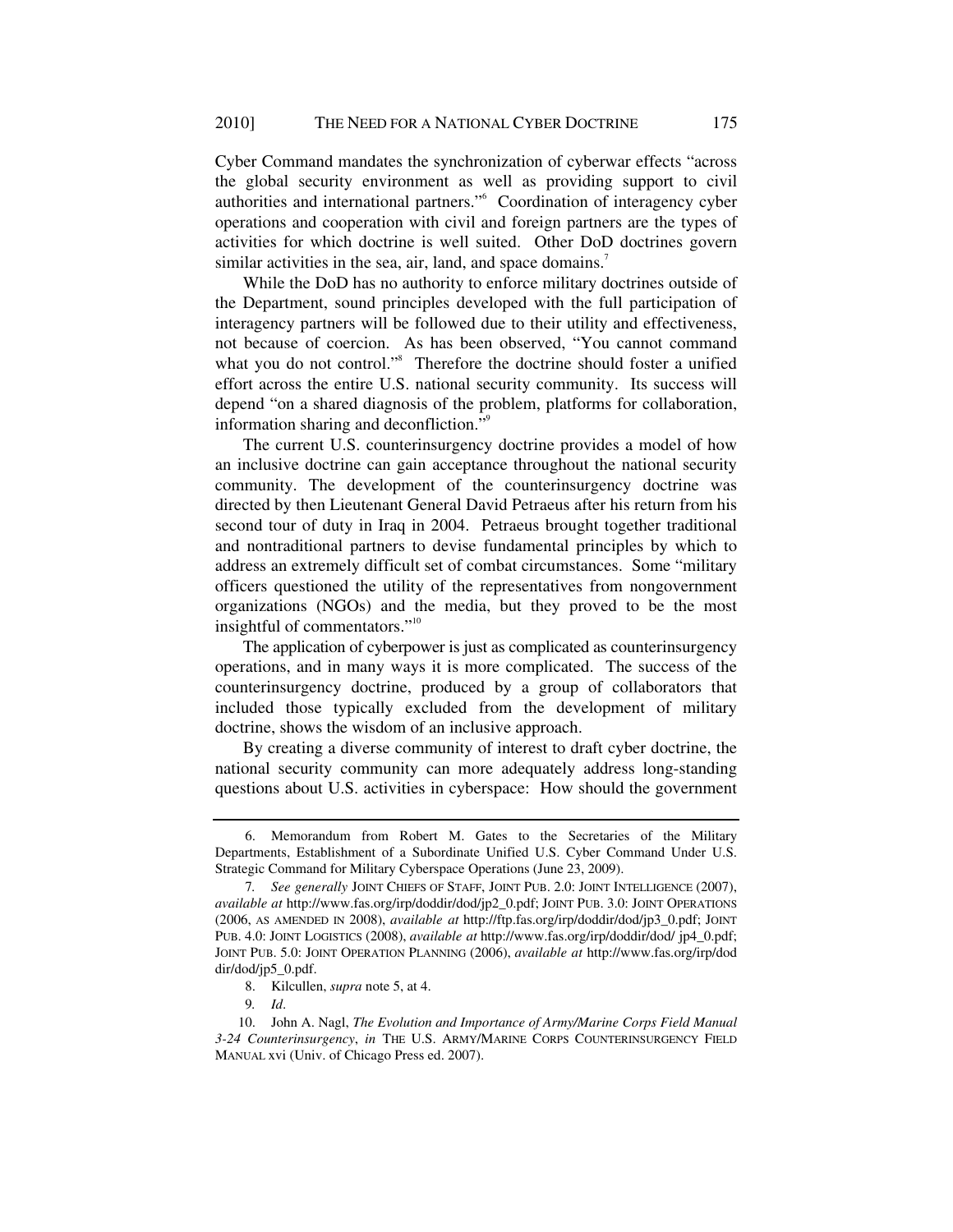act to protect privacy while undertaking robust efforts to prevent cyber attacks? How will the Cyber Command support the strategic goal of defending the U.S. economy? What are the likely consequences of and who will be responsible for responding to a successful cyber attack that results in loss of life or destruction of property?

Doctrines are developed by a process that can answer these policy questions, even if only on a temporary basis.

The Chairman of the Joint Chiefs of Staff has developed specific procedures for the initiation, development, approval, and maintenance of joint doctrine projects. The process requires active involvement by all principal users of joint doctrine. The process also includes a means to work towards consensus among doctrine developers as well as a method for resolving key issues or divergent views. $11$ 

In the same way that the drafting of the Army Counterinsurgency Field Manual assembled "journalists, human rights advocates, academics, and practitioners of counterinsurgency"<sup>12</sup> – an unusual group to develop an Army doctrine – the development of a national cyber doctrine can encourage horizontal integration of the commercial, government, academic, and civil liberties sectors to enhance the rigor of national security decision making in the cyber domain. It will focus the application of U.S. cyberpower. "Cyberpower" is defined here as "the ability to use cyberspace to create advantages and influence events in all the operational environments and across the instruments of power."<sup>13</sup>

With the dearth of nonmilitary cyber capacity, the Cyber Command will become the default organization to confront threats affecting the diverse networks on which U.S. defense and the global market rely. Although the command is currently restricted to operations on DoD networks, it is easily foreseeable that the command may be called upon to take action on other networks in times of crisis. With the establishment of the Cyber Command and the prioritization of cybersecurity, $14$  national strategy must be effectively communicated and implemented. A doctrine should be in effect before a national crisis occurs so that appropriate constitutional management of U.S. power is maintained. "When strategy is

 <sup>11.</sup> JOINT CHIEFS OF STAFF, JOINT PUB. 1-01: JOINT DOCTRINE DEVELOPMENT SYSTEM vi (2000), *available at* http://www.bits.de/NRANEU/others/jp-doctrine/jp1-01(00).pdf.

 <sup>12.</sup> Nagl, *supra* note 10, at xvi.

 <sup>13.</sup> Daniel T. Keuhl, *From Cyberspace to Cyberpower: Defining the Problem, in* CYBERPOWER AND NATIONAL SECURITY 24*,* 38 (Franklin D. Kramer, Stuart H. Starr & Larry K. Wentz eds., 2009).

<sup>14</sup>*. See generally* OFFICE OF THE DIRECTOR OF NATIONAL INTELLIGENCE, THE NATIONAL INTELLIGENCE STRATEGY OF THE UNITED STATES OF AMERICA (2009), *available at* http://www.odni.gov/ reports.htm.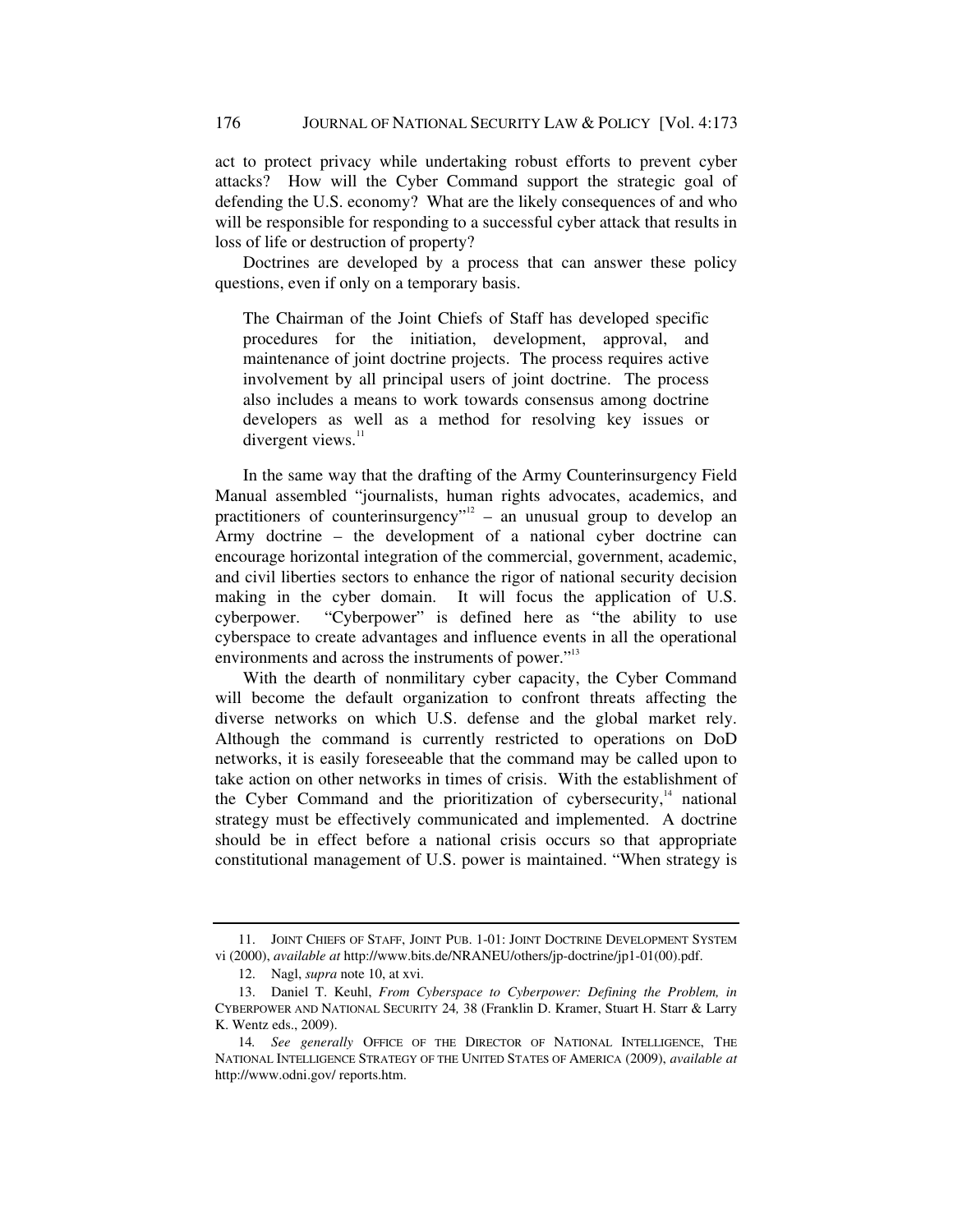freed from effective political control, it becomes mindless and heedless.  $\ldots$ <sup>"15</sup>

What was true of nuclear weapons during the Cold War is also true of network attack in the cyber age. Modern technology that

created the bombs that were dropped on Hiroshima and Nagasaki and the more sophisticated ones that have in the years since 1945 aroused visions of conflict between the superpowers that would end in mutual annihilation, is now, in its restless energy, creating new kinds of weapons that may in time make nuclear war obsolete and recreate the conditions in which the principles of classical strategy were formulated.<sup>16</sup>

Historians Gordon Craig and Felix Gilbert were arguing that point in reference to precision-guided munitions, but cyber war might have a similar potential to make deterrence with nuclear weapons and classic strategic thought obsolete.

Nuclear deterrence during the Cold War contemplated an automated response to attack by the Soviet Union, and similar automated responses to cyber attack are now being debated. Computer network attacks happen at the speed of light, so future threats require an equally rapid and perhaps automatic response. Portals can be programmed to disconnect automatically from the network when known hostile signatures are detected.

The nature of network attacks makes a well reviewed cyber doctrine particularly important, since national security leaders will have little time to consult with the National Security Council or the Commander in Chief when faced with an attack that could devastate the national economy, corrupt the flow of commerce, or disrupt military supply chains. Due to technical challenges, counterstrikes remain a time-consuming proposition. Disruption of a cyber attack is more easily achieved but may not be accomplished in time to protect critical data or national security systems.

The risks in removing human judgment from the network operations decision cycle are significant. For example, in 1988, the automated Aegis computer system on board the *U.S.S. Vincennes* registered Iran Air flight 655 as a hostile Iranian F-14 fighter aircraft.

Though the hard data were telling the human crew that the plane wasn't a fighter jet, they trusted the computer more. Aegis was in semi-automatic mode, giving it the least amount of autonomy, but

 <sup>15.</sup> Gordon A. Craig & Felix Gilbert, *Reflections in Strategy in the Present and Future*, *in* MAKERS OF MODERN STRATEGY FROM MACHIAVELLI TO THE NUCLEAR AGE 863, 865 (1986).

<sup>16</sup>*. Id*. at 867.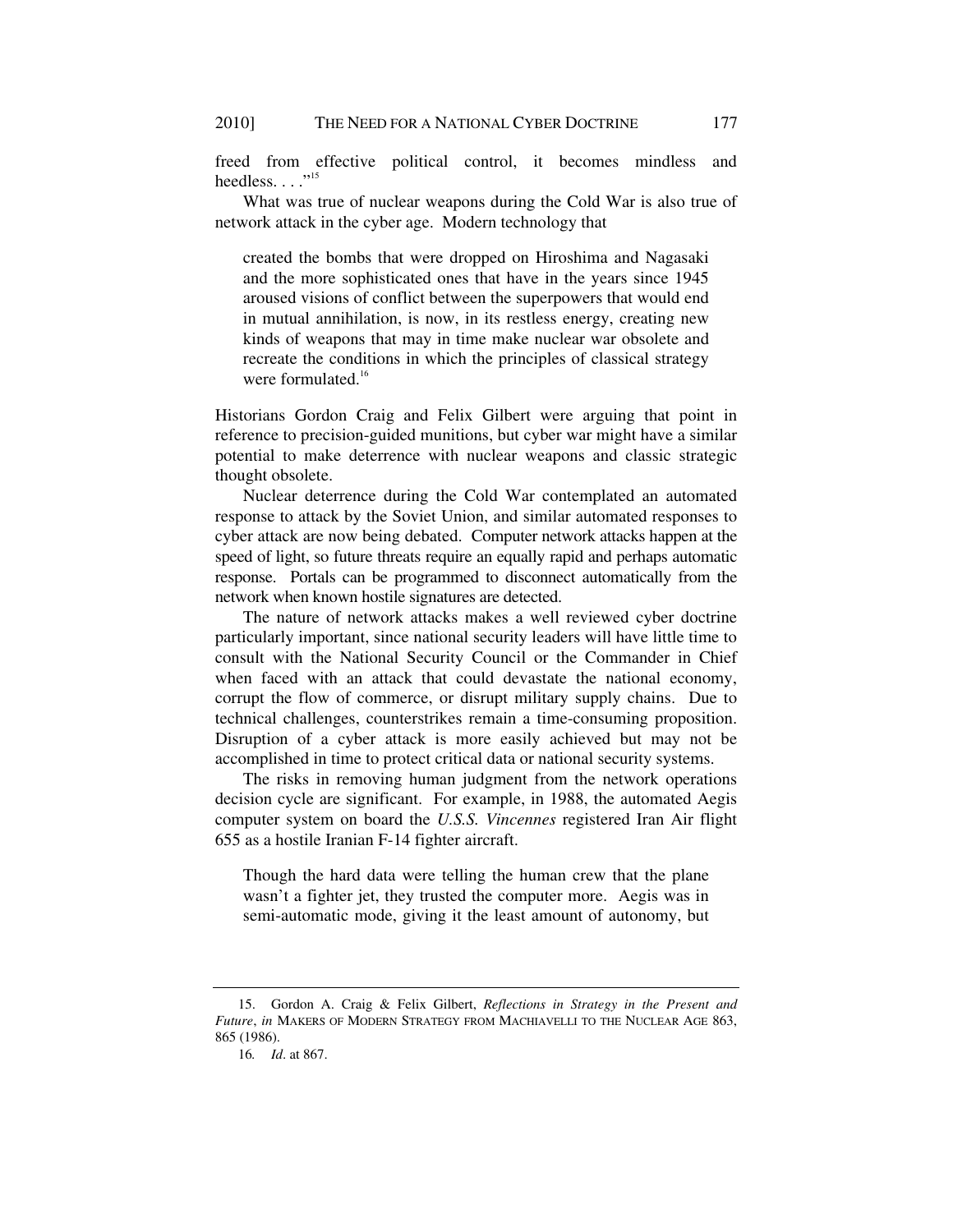not one of the 18 sailors and officers in the command crew challenged the computer's wisdom. They authorized it to fire.<sup>17</sup>

This semi-automatic response killed 290 passengers.

Although there are problems associated with attributing the source of cyber attacks, cyber weapons may already be under development. "One can argue plausibly that the autonomy of the political leadership begins to shrink from the moment that it authorizes the expenditure of national resources on this or that kind of weapons research or the production of this or that kind of bomber, missile, or submarine."18 Some claim that large amounts have already been spent on the research and development of cyber weapons. The current doctrine is inadequate to the task levied on the Cyber Command. Only through a deliberate development process will the risks of applying U.S. cyberpower against cyber threats be mitigated. This process will ensure that the autonomy of U.S. political leadership and the values expressed in the use of U.S. force or influence are maintained.

# I. THE CURRENT CYBER DOCTRINE LANDSCAPE

Any employment of U.S. force must be guided by legal and policy determinations. "The President and the national civilian leadership must be sensitive to the legal, political, diplomatic, and economic factors inherent in a decision to further national objectives through the use of force."<sup>19</sup> It is U.S. policy that any application of force must be based on international law "as well as on *domestic* legal authority."<sup>20</sup>

A military doctrine formalizes how the United States conceives of its role in the national security environment and how it acts to accomplish its goals. It codifies how the government should be organized, what tasks it should be prepared to accomplish, and what resources it will need to fulfill its role. When considering the use of cyberpower, the national security community has yet to decide if computer network operations will be directed against human decisionmaking (that is, command and control) or against automated decisionmaking (automated air defense networks).

Joint Publication (JP) 3-13 defines "information operations" (IO) as "the integrated employment of electronic warfare (EW), computer network operations (CNO), psychological operations (PSYOP), military deception (MILDEC), and operations security (OPSEC), in concert with specified supporting and related capabilities, to influence, disrupt, corrupt, or usurp

 <sup>17.</sup> P.W. Singer, *Robots at War: The New Battlefield*, WILSON Q., Winter 2009, at 40, *available at* http://www.wilsoncenter.org/index.cfm?fuseaction=wq.essay&essay\_id=4966 13.

 <sup>18.</sup> Craig & Gilbert, *supra* note 15, at 865.

 <sup>19.</sup> JUDGE ADVOCATE GENERAL'S LEGAL CENTER AND SCHOOL, OPERATIONAL LAW HANDBOOK 1 (2008).

<sup>20</sup>*. Id*. at 1 (emphasis in original); *see generally* War Powers Resolution of 1973, 50 U.S.C. §§1541-1548 (2006).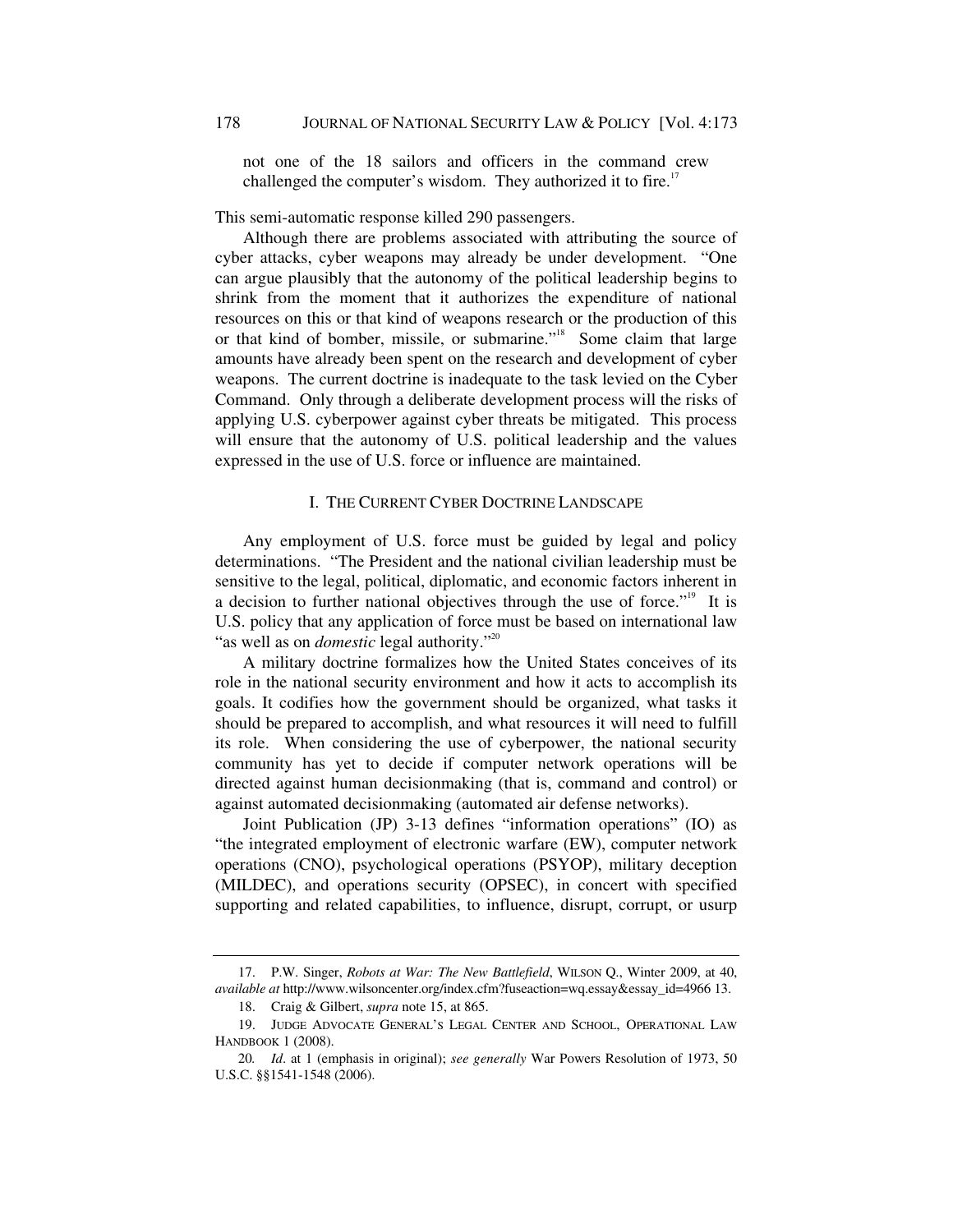adversarial human and automated decision making while protecting our  $own.$ <sup>21</sup>

In accordance with JP 3-13, information operations – to include CNO – are "primarily concerned with affecting decisions and decision-making processes, while at the same time defending friendly decision-making processes." The mechanisms used to affect these processes are "influence, disruption, corruption, or usurpation.<sup> $22$ </sup> This approach may be consistent with some objectives of power projection, but it unnecessarily constrains U.S. cyberpower advantage by associating it with other activities that target human cognition.

Computer network operations consist of attack, defense, and exploitation, and seek to "disrupt, deny, degrade, or destroy information resident in computers and computer networks, or the computers and networks themselves." Computer network defense seeks to "protect, monitor, analyze, detect, and respond to unauthorized activity within DoD information systems and computer networks." Computer network exploitations are "enabling operations and intelligence collection capabilities conducted through the use of computer networks to gather data from target or adversary automated information systems or networks."<sup>23</sup>

These definitions are clear enough, but they are full of deficiencies in the application of the terms. In 2001, the Preventive Defense Project published *Keeping the Edge: Managing Defense for the Future* to provide solutions for "some of the organizational and managerial deficiencies of the national security establishment."<sup>24</sup> This book identified issues with cyber operations that continue to confound the DoD. "The lack of an accepted lexicon has led to much confusion, and the diffusion of responsibility has led to duplication, inefficiency, and increased cost as well as missed opportunity."25 The recommendation for the national security establishment to develop an information operations strategy and a comprehensive cyber policy was quite prescient, considering the lack of experience and shortage of lessons learned from current cyber operations.

Each of the armed forces dedicates personnel to computer network defense and computer network attack. They employ thousands of personnel to keep their data secure and their "communications networks flowing."26 The Defense Information Systems Agency oversees the Global Information

 <sup>21.</sup> JOINT CHIEFS OF STAFF, JOINT PUB. 3-13: INFORMATION OPERATIONS ix (2006), *available at* http://www.fas.org/irp/doddir/dod/jp3\_13.pdf.

<sup>22</sup>*. Id*. at I-6.

<sup>23</sup>*. Id.* at II-5.

 <sup>24.</sup> PREVENTIVE DEFENSE PROJECT, KEEPING THE EDGE: MANAGING DEFENSE FOR THE FUTURE xi (Ashton B. Carter & John P. White eds., 2001).

<sup>25</sup>*. Id*. at 89.

 <sup>26.</sup> Noah Shachtman, *U.S. Cyber Command: 404 Error, Mission Not (Yet) Found*, WIRED, June 26, 2009, *available at* http://www.wired.com/dangerroom/2009/06/foggyfuture-for-militarys-new-cyber-command/.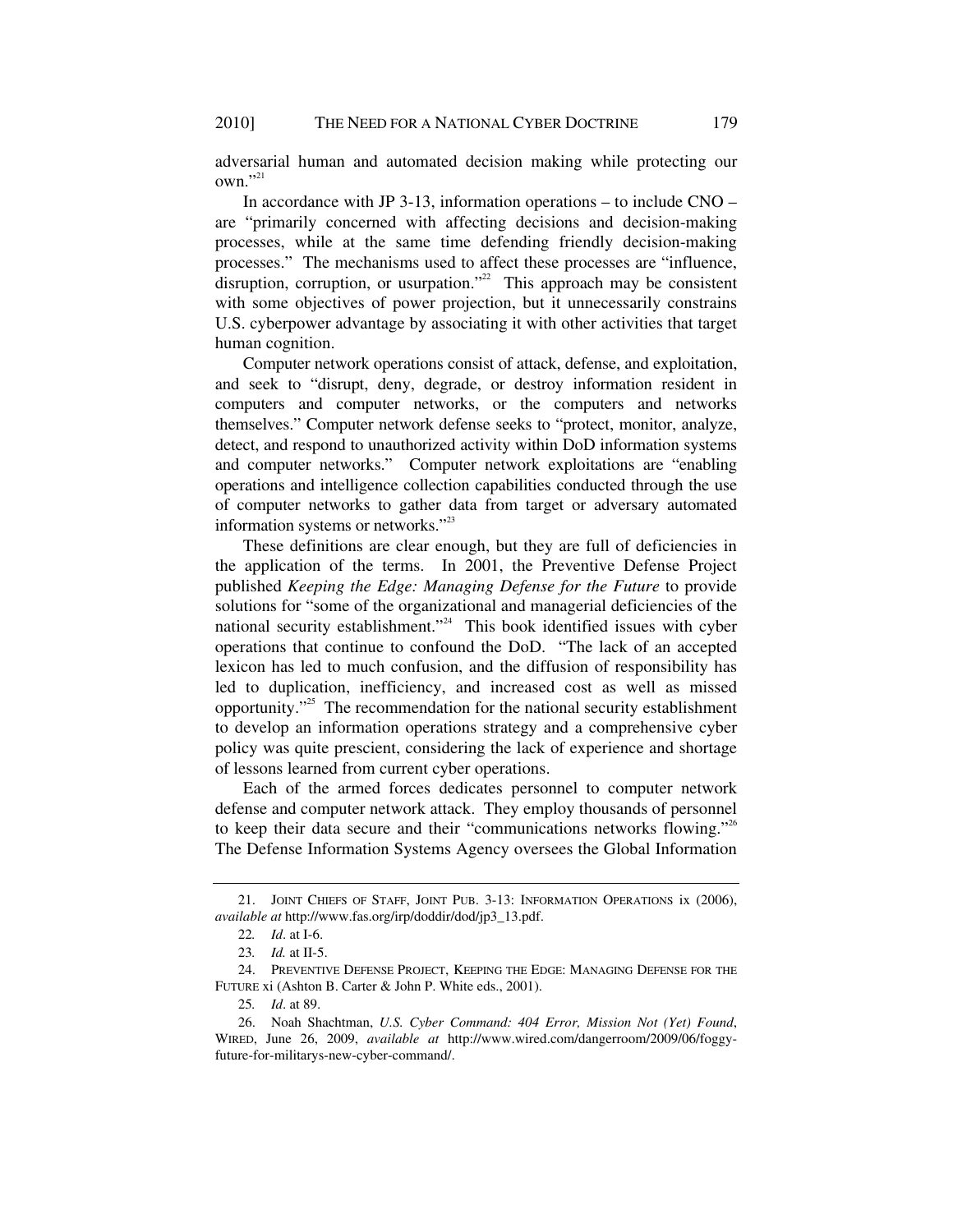Grid (GiG) and provides support for net-centric operations through the Joint Task Force-Global Network operations. The GiG is an interconnected set of capabilities that includes any DoD system, equipment, software, or service that transmits, stores, or processes DoD information.<sup>27</sup>

Not only does each of the military services have its own personnel dedicated to cyber operations, but also – despite the lack of a unified U.S. government cyber doctrine – each of the individual armed forces has a disparate information operations doctrine and elements that manage and defend their information networks. In accordance with the doctrine, all of the armed forces view cyber operations as tools to affect the cognitive processes of adversaries. The majority of soldiers, sailors, airmen, and marines continue to see cyber operations only as an element to be governed by their service information operations doctrine. As noted by Director of the National Security Agency Keith Alexander, "the only doctrine that currently addresses operations within the cyberspace environment is contained within two subsets of information operations (IO) computer network operations and electronic warfare  $(EW)$ ."<sup>28</sup>

The individual armed forces computer network operations doctrines are incomplete. They fail to delineate the fundamental principles by which the services manage their computer network activities in support of national objectives. This lack of appropriate doctrine has not prevented the Departments of the Army, Navy, and Air Force from establishing individual organizations to address cyberspace issues. Similar to the DoD and the Cyber Command, the services have established these organizations without any governing principles.

This lack of a government-wide cyber doctrine creates a potential for inadequate and ineffective responses to cyber threats. The outdated, maladapted doctrine and the various armed forces doctrines create confusion and could compromise highly sensitive attack techniques. The current doctrine lacks adequate interoperability principles to govern a joint cyber force. "In addition, different organizational structures are being implemented within each service to address this rapidly evolving source of both military opportunity and threat vulnerability. Further complicating the issue, "different voices within the individual Services present diverse visions of the role of cyberpower and of the Service's role . . . within that vision."<sup>29</sup> These different voices may generate incompatible directives and result in the services managing their forces in an entirely inadequate and

 <sup>27.</sup> Clay Wilson, *Information Operations, Electronic Warfare, and Cyberwar: Capabilities and Related Policy Issues* 9 (Cong. Res. Serv. RL31787), Mar. 20, 2007.

 <sup>28.</sup> Keith B. Alexander, *Warfighting in Cyberspace*, JOINT FORCES Q., 3rd Quarter 2007, at 58, 59, *available at* https://digitalndulibrary.ndu.edu/cdm4/document.php?CISO ROOT=/ndupress&CISOPTR=15898&REC=4

 <sup>29.</sup> Elihu Zimet & Charles L. Barry, *Military Services Overview*, *in* CYBERPOWER AND NATIONAL SECURITY, *supra* note 13, at 285, 299.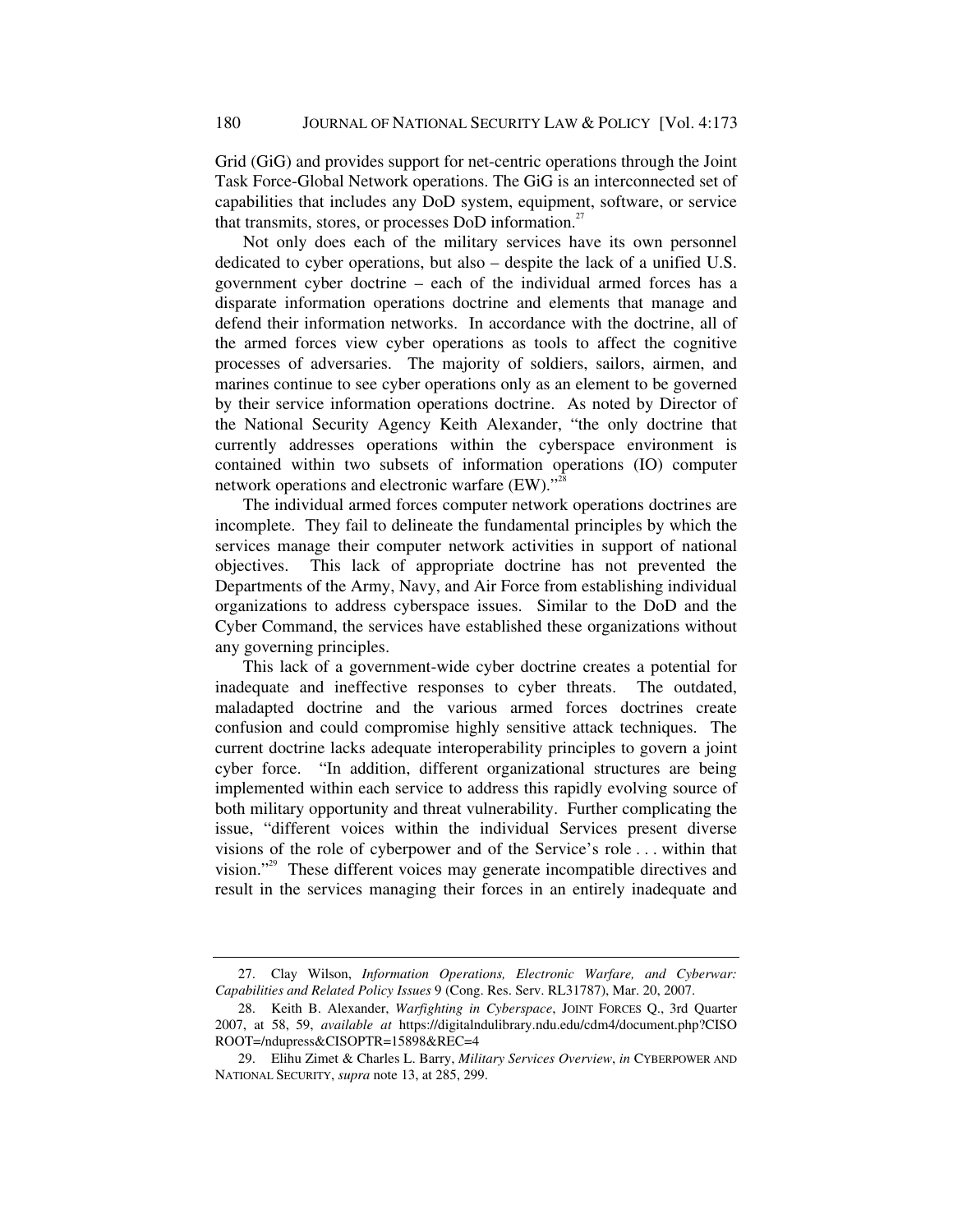incompatible manner. In a time of shrinking budgets and growing threats, cyber coordination must improve within the national security sector.

Without a properly coordinated doctrine, the Cyber Command's capabilities might first be tested during an actual national emergency. Such a crisis may highlight the inadequacy of the command's organizational structure, gaps in its roles and missions, or insufficient intelligence authorities. Critical elements, "such as intelligence, logistics, airspace control, space operations, etc.," have yet to be addressed in any joint authoritative directives. $30$  All DoD elements must acknowledge the realities of an environment that provides a powerful advantage but also presents significant vulnerabilities.

First, the U.S. Army's way of conducting combat must adapt to a digital battlefield. It is a well known axiom that the way the Army fights the next war depends on how it prepares to fight in the intervening years. As has been noted, "Peacetime military thought focuses on what the army thinks about past wars, how it interprets current threats of war, and how it anticipates future wars."<sup>31</sup> The Army must assess its martial traditions and lessons from current conflicts in order to seize all opportunities. The world's preeminent ground combat force has yet to fully acknowledge the changing nature of conflict and advantages of network operations.

Notwithstanding this institutional inertia, in the summer of 2008 the Army established the Army Network Warfare Battalion at Fort Meade, Maryland. The battalion's mission is to support the Army and the DoD in "a variety of tasks, ranging from tactical support to Brigade Combat Teams in Iraq through strategic support to the other services, joint commanders, and interagency partners as required."<sup>32</sup> According to the commander of the battalion's parent organization – the Intelligence and Security Command – "In the space of 15 years, networked information systems have become essential to organized human activity across much of the globe. These systems are integral to telecommunications, banking and finance, transportation and energy distribution, human services, government, and all levels of military operations." This new battalion centralizes current Army computer network operations into a single battalion in order to make more efficient use of its resources. "This unit will serve as core for Army network warfare activities that will expand and gain capacity in the coming years."<sup>33</sup>

 <sup>30.</sup> David A. Sawyer, *The Joint Doctrine Development System*, JOINT FORCE Q., Winter 1996-1997, at 36, 37, *available at* http://www.dtic.mil/doctrine/jel/jfq\_pubs/ develop.pdf

 <sup>31.</sup> BRIAN MCALLISTER LINN, THE ECHO OF BATTLE: THE ARMY'S WAY OF WAR 9 (2007).

 <sup>32.</sup> Army Activates Network Warfare Unit (July 2, 2008), *available at* http://www. army.mil/-newsreleases/2008/07/02/10569-army-activates-network-warfare-unit/.

<sup>33</sup>*. Id*.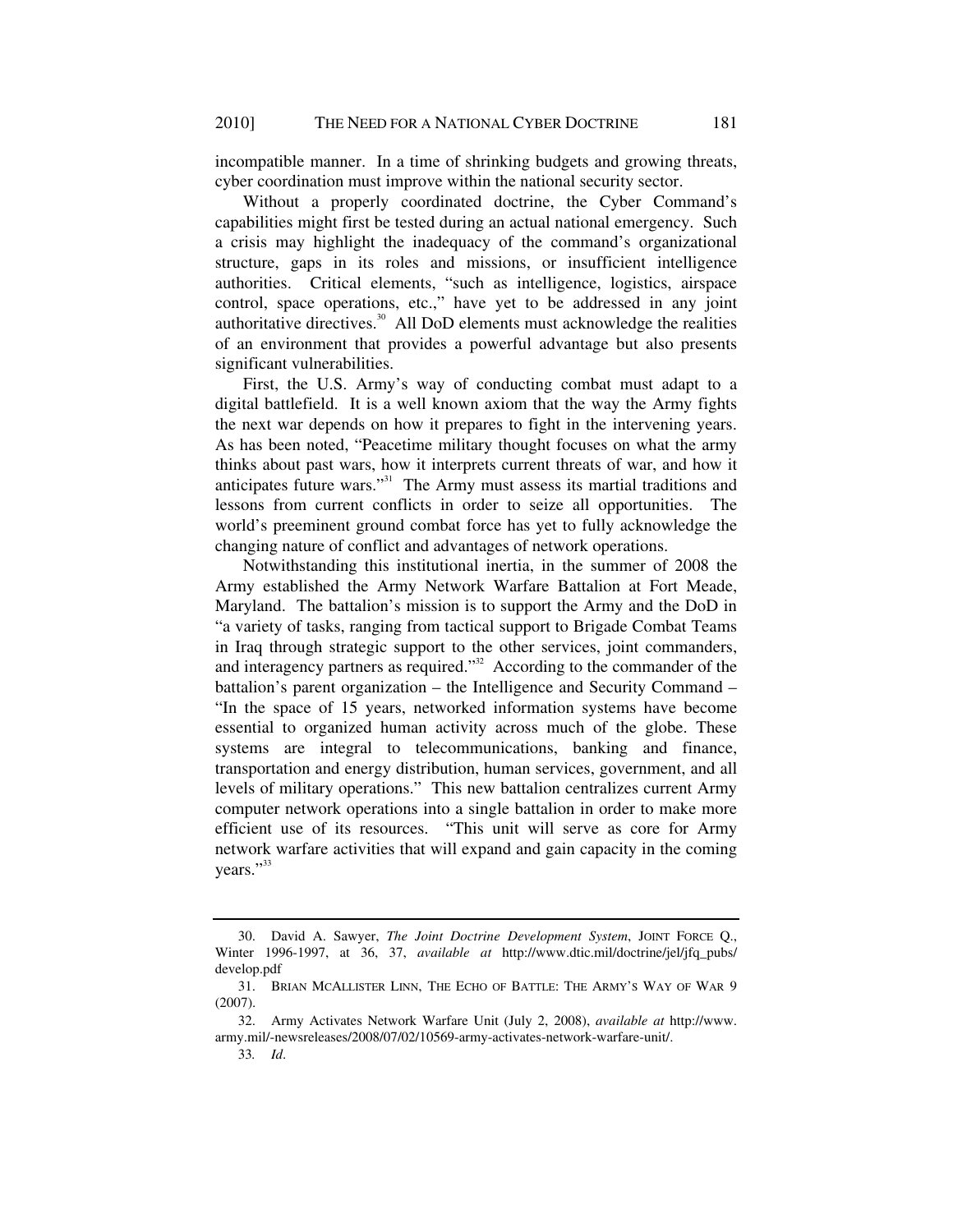#### 182 JOURNAL OF NATIONAL SECURITY LAW & POLICY[Vol. 4:173

Army Field Manual 3-13 *Information Operations: Doctrine, Tactics, Techniques, and Procedures* addresses computer network operations in the same way that the inadequate Joint Staff doctrine does: as a subset of information operations. This approach conceives of a network as a weapon or a tool for cognitive influence, rather than as a domain in and through which power may be projected:

Information superiority *creates conditions* that allow commanders *to shape the operational environment* and *enhance the effects of all elements of combat power*. [Information operations (IO)] has two categories, offensive IO and defensive IO. Commanders conduct IO by synchronizing IO elements and related activities, each of which may be used either offensively or defensively. Army IO doctrine supports joint IO doctrine, supplementing it where necessary to meet the conditions of land operations.<sup>34</sup>

This text from the Army Field Manual distinguishes information operations – and by definition computer network operations – from combat power. The Manual defines "network operations" as an enhancement of combat power, not as an essential modern element. Given the capabilities of today's networks, this approach is inadequate.

The U.S. Navy has a long history of using cryptology and network operations. The Navy should formalize the lessons learned over decades of successful cryptologic operations. In 2002, the Navy combined multiple commands – including Naval Space Command, Naval Computer and Telecommunications Command, Fleet Information Warfare Center, and Navy Component Task Force-Computer Network Defense – to form the Naval Network Warfare Command (NETWARCOM) to focus on enabling access to foreign information networks and defending the Navy's networks from penetration.<sup>35</sup> NETWARCOM is assigned to generating fleet and joint warfighters' readiness, providing decision makers with superior information to gain advantage over adversaries, developing a workforce to meet current and future requirements, and providing capabilities.<sup>36</sup>

NETWARCOM's strategic plan mandates the development of a CNO strategy, with action plans to achieve freedom of maneuver in cyberspace. $37$ This strategy should be developed concurrently with or derived from the new national cyber doctrine necessary for the focused application of national cyberpower.

 <sup>34.</sup> U.S. ARMY, ARMY FIELD MANUAL 3-13: INFORMATION OPERATIONS 1-1 (2003) (emphasis added).

 <sup>35.</sup> U.S. Navy, Naval Network Warfare Command, NETWARCOM – Our History, *available at* http://www.netwarcom.navy.mil/about-us/history.htm.

 <sup>36.</sup> NAVAL NETWORK WARFARE COMMAND, NAVY NETWARCOM STRATEGIC PLAN 2009-2013: A FRAMEWORK FOR DECISION-MAKING 6 (2009), *available at* http://www. netwarcom.navy.mil/about-us/StrategicPlan.pdf.

<sup>37</sup>*. Id.* at 12.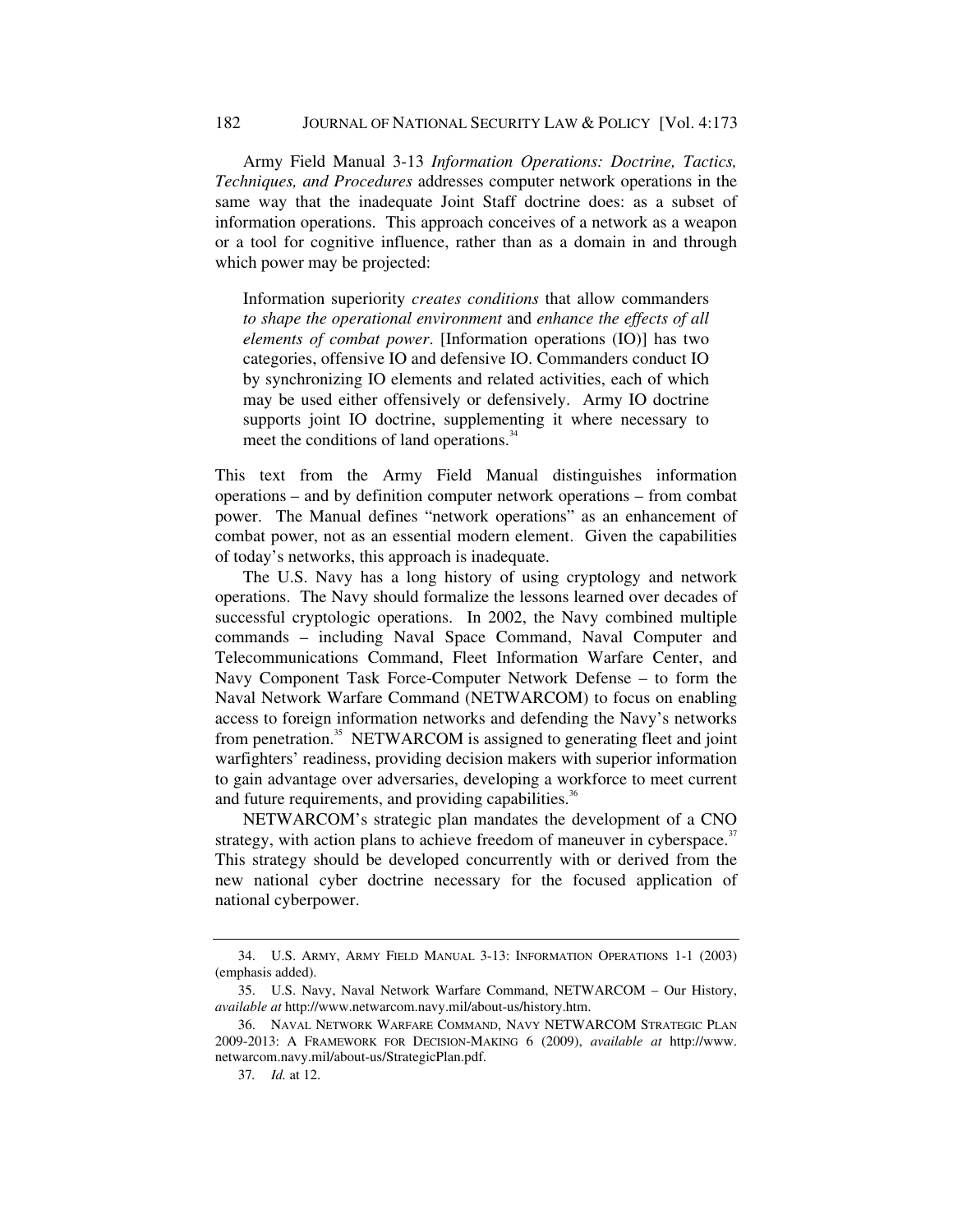Complicating the task of drafting a naval network operations strategy and action plan is the order from the Chief of Naval Operations to merge the intelligence and communications network elements of the Navy staff. This merger is intended to facilitate the establishment of a Fleet Cyber Command to provide a maritime component force to the Cyber Command. The memorandum of the Chief of Naval Operations directing the merger implies that a new naval cyber doctrine may ultimately have to be developed: "the [reorganization] team shall also identify governance mechanisms across the Navy to optimally align and manage Navy's information capabilities."<sup>38</sup>

This reorganization may bode well for the Navy staff, but the Navy IO doctrine, in contrast, remains insufficient. It does not adequately describe the Navy's role in the protection of its networks or offensive cyber operations. The establishment of the Fleet Cyber Command will not resolve the problems presented by a lack of national cyber doctrine. Without the doctrinal star to guide the Navy's Cyber Fleet, it will lack purpose and direction. The Navy may have the advantage of worldwide access and a tradition of network operations, but it cannot realize its full potential without the strategic direction that a national cyber doctrine would provide. The Navy needs to define its role in cyberspace.

Within the Department of the Navy, the Marine Corps has chosen not to establish an organization dedicated to network operations. The Marines, rather, focus on the war fighting elements of IO, such as signals intelligence and electronic warfare. Their IO doctrine does provide adequate guidance for these functional tasks.

Marine Corps War-fighting Publications (MCWPs) contain the tactics, techniques, and procedures utilized by the Marine Corps in the prosecution of their assigned mission. MCWP 2-1 *Intelligence* discusses IOs and their intelligence support requirements, but it does not address how expeditionary forces may capitalize on cyberpower to succeed in their missions. "The Marine Corps has focused its cyberpower vision on network-centric operations and warfare (NCOW) and is developing a Marine Air-Ground Task Force Information Operations (MAGTF-IO) strategy for operational implementation."<sup>39</sup> Just as the Army must adapt to the new techniques of ground combat, so too must the Marines. They would be wise to create a partnership with the Army in the development of their new cyber doctrine, similar to the way all the armed units collaborated in 2007 to develop the counterinsurgency doctrine.

Like the Navy, the U.S. Air Force has made some efforts to adjust its structures and organization to provide a dedicated cyber force. After an

 <sup>38.</sup> Memorandum from the Chief of Naval Operations to the Director of Naval Intelligence (N2), Reorganization of the Office of the Chief of Naval Operations (OPNAV) Staff (June 26, 2009), *available at* http://therealnavy.com/IWOInterestItems.aspx.

 <sup>39.</sup> Zimet & Barry, *supra* note 29, at 304.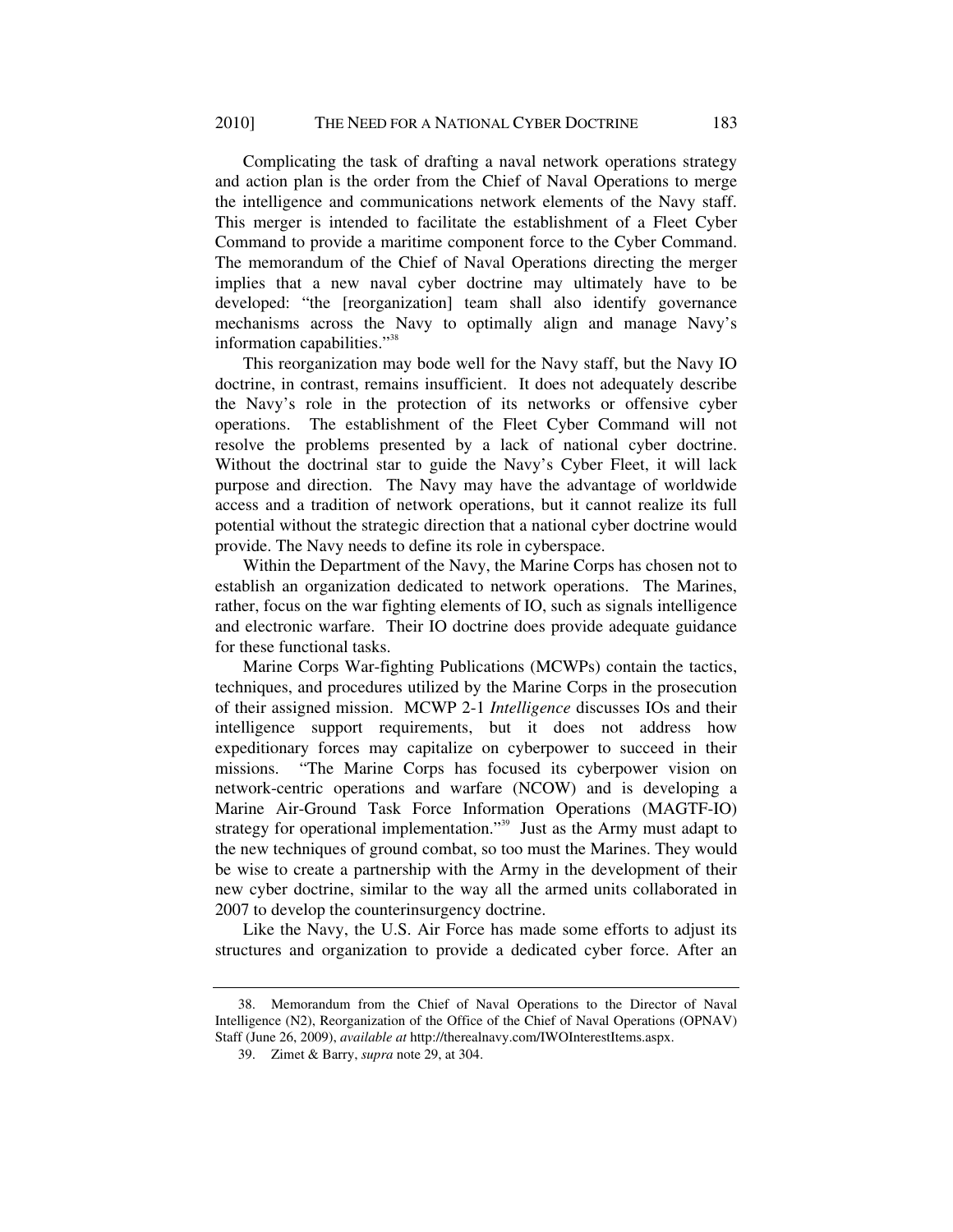initial attempt in July 2008, the Air Force established a provisional cyberspace command under the Air Force Space Command. According to the Air Force Cyberspace Command, the provisional 24th Air Force is supposed to enhance global reach, power, and vigilance with war fighting cyberspace forces and integrate the Air Force's global capabilities in support of the combatant commander through the full range of military operations. The Command is required to align "Air Force train and equip organizations the way best suited to prepare for and, in some cases conduct, war-fighting operations (for example, defense of cyberspace)."<sup>40</sup>

The 24th Air Force, like the Army Network Warfare Battalion, was established without any appropriate doctrine to direct how the Air Force will protect its own networks and conduct operations in and through cyberspace. A useful Air Force cyber doctrine would delineate how the 24th Air Force will interact with other interagency elements such as DoD's Cyber Command, the National Security Agency, and the Department of Homeland Security.

The Air Force cyber doctrine should describe network architectures for which the Air Force is responsible. Air Force Doctrine Document 2-5 describes network warfare as the "the integrated planning, employment, and assessment of military capabilities to achieve desired effects across the interconnected analog and digital network portion of the battlespace."<sup>41</sup> The doctrine wisely includes radio networks, "satellite links, tactical digital information links, telemetry, digital track files, telecommunications, and wireless communications networks and systems" as examples of networks subject to exploitation and attack.

The Air Force doctrine does not adequately address computer network operations, but it does encourage an effects-based approach to information operations. This approach suggests that computer network operations should continue to be directed toward human decision making. Unfortunately, the document uses a strategic, operational, and tactical framework for its effects-based approach, and these levels of war may prove to be just as irrelevant in cyberwarfare as they are becoming in traditional warfare. At best, it would give policy makers a false sense of intellectual security when considering the proportionality or collateral effects of national security decisions with cyber operations elements.

The relevant and useful elements of the current armed forces information operations manual should be preserved in a new national cyber doctrine. The first priority, however, should be to assemble an inclusive group of cyber stakeholders – including each of the armed forces – to

<sup>40</sup>*. See generally* Paul Berg, *Air Force Cyber Command: What Will It Do and Why We Need It*, *available at* http://www.au.af.mil/au/cadre/aspj/apjinternational/apj-s/2007/1tri 07/bergeng.html.

 <sup>41.</sup> U.S. AIR FORCE, AIR FORCE DOCTRINE DOCUMENT 2.5 5 (2005), *available at*  http://www.dtic.mil/doctrine/jel/service\_pubs/afdd2\_5.pdf.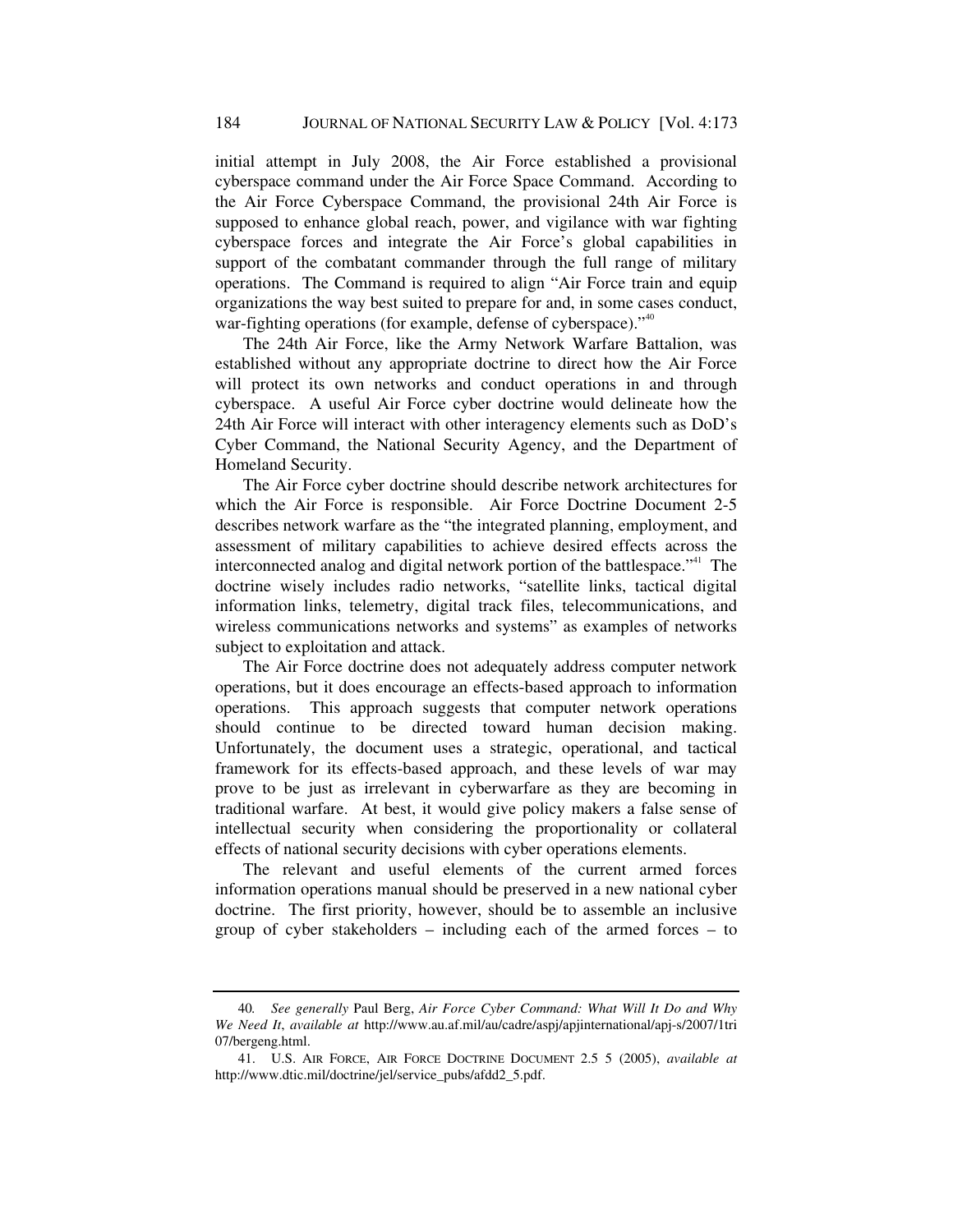debate and develop a national cyber doctrine applicable to the entire national security community.

A new cyber doctrine, developed under a sound national security strategy, will enable the DoD and non-DoD institutions to tailor their cyber activities and manage their capabilities in cyberspace. "[P]rotection against cyber attack through cyberspace is a new task for the military," and the U.S. military resists adjustment to new combat realities. The advantages of a novel cyber doctrine may motivate the defense establishment – and the entire national security community – to embrace cyberpower as the next critical element with which to protect U.S. interests.

# II. ADVANTAGES OF A NEW DOCTRINE

A new doctrine that treats cyberspace as an essential war fighting domain will enable the capabilities of each of the armed forces to be better directed, managed, and trained. For example, each branch of the armed service has training programs to provide computer network personnel to the combatant commands and national agencies. A national cyber doctrine could help to focus this training in areas such as network architecture design, in-depth network defense, and weaponization of network devices.

Some argue that none of the services is qualified to produce or manage a cyber force. The cultures of the "Army, Navy, and Air Force are fundamentally incompatible with that of cyberwarfare. $14^{42}$  The service elements that manage cyber activities are "ill-fitting appendages that attempt to operate in inhospitable cultures where technical expertise is not recognized, cultivated, or completely understood."<sup>43</sup> A national cyber doctrine can bring discipline to these training efforts and begin to build a skilled cyber cadre across the national security community. Under the current construct, however, "information warfare in the form of computer network attack has a long way to go before it is fully fit for the front."<sup>44</sup>

To create a mature network operation that is "fit for the front" requires a doctrine applicable to all elements of the national security community. The doctrine must acknowledge that the DoD may not be the only institution exercising U.S. cyberpower. Just as Army Field Manual 3-07 acknowledges the roles of the U.S. Department of State, U.S. Agency for International Development, and U.S. Department of the Treasury in stability operations, so the new national cyber doctrine should acknowledge the roles of non-DoD organizations, including the private sector.

 <sup>42.</sup> Gregory Conti & John Surdu, *Army, Navy, Air Force, and Cyber – Is It Time for a Cyberwarfare Branch of Military?* 12-1 IA NEWSLETTER 15 (Spring 2009), a*vailable at*  http://iac.dtic.mil/iatac/download/Vol12No1.pdf .

<sup>43</sup>*. Id*.

 <sup>44.</sup> MARTIN C. LIBICKI, CONQUEST IN CYBERSPACE: NATIONAL SECURITY AND INFORMATION WARFARE 100 (2007).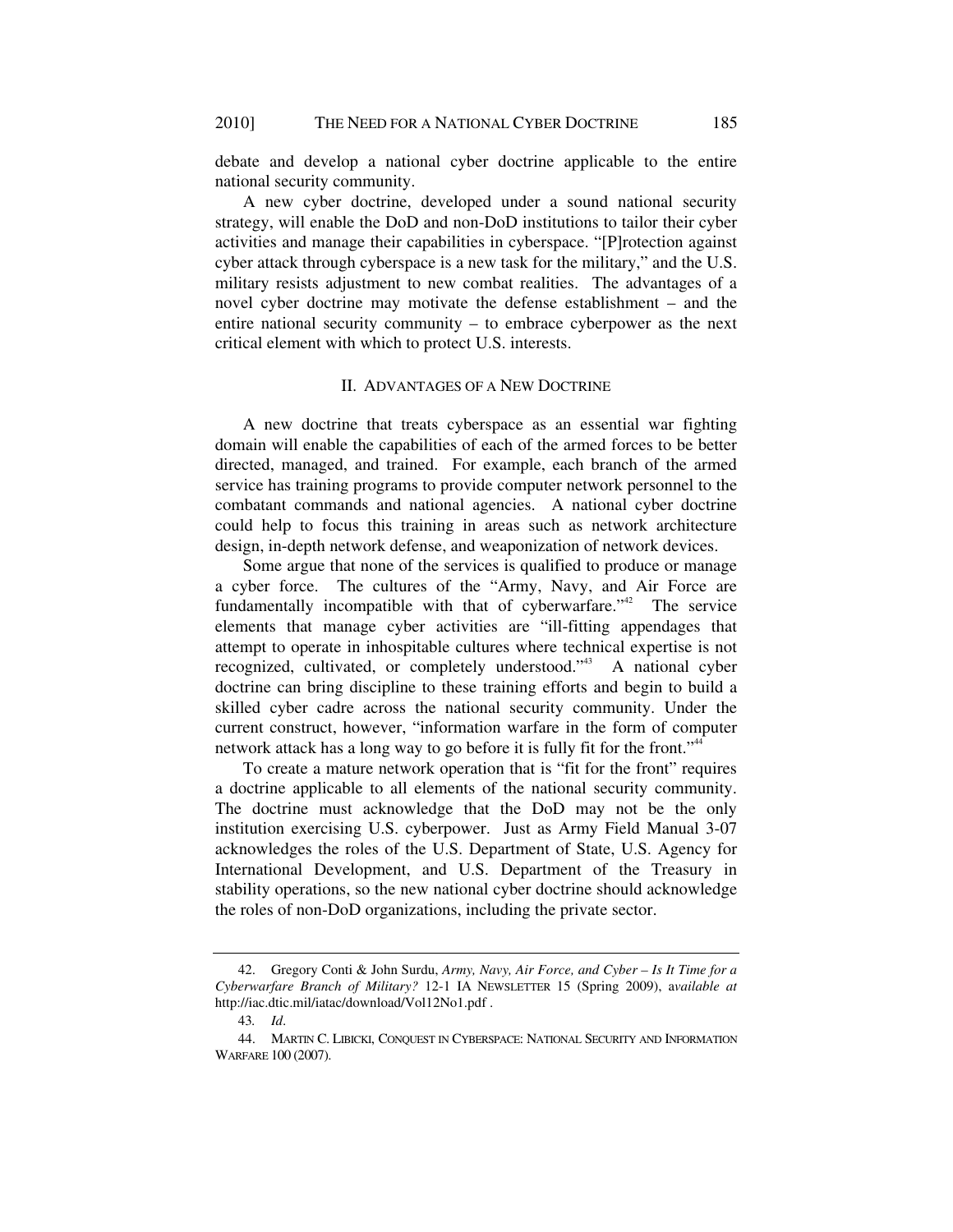Today's military and intelligence communities rely on commercial networks, but the nodes, access points, and traffic are controlled by the DoD. For example, the Secret Internet Protocol Router Network and the Secure Telephone Units are examples of information system partnership between the military and commercial networks.<sup>45</sup> Public-private partnerships are necessary to protect and make effective use of U.S. cyberpower. The entire national security sector, including military, government, and commercial network providers, must learn to collaborate in the same way that our cyber adversaries do.

There is currently no guidance for the national security sector to resolve conflicts or encourage collaboration between the government and the private sector when faced with network defense or attack. If a cyber attack occurred today, there is little that the DoD could do if the attack came across a commercial network. A national cyber doctrine can help the relevant organizations to resolve conflicts concerning the protection of critical domestic infrastructure when the networks to be protected by the Cyber Command belong to a commercial entity.

Potential conflicts arising from U.S. government activities on commercial networks can be mitigated by assembling a cyber task force to develop a national cyber doctrine that includes network service providers.. Specifically, by engaging in such a process, commercial providers can address their concerns and develop solutions to allow a U.S. government organization, such as the Cyber Command, to operate on their networks.

A cyber doctrine task force can draw on established DoD procedures for doctrine development. During the analysis phase, "all relevant sources [of information] have been explored, including international agreements, lessons learned, extant and emerging joint, multinational, and Service doctrine and procedures, interviews [with stakeholders], meetings, and working groups; and other sources as appropriate."<sup>46</sup> There are procedures for addressing and voting on doctrine proposals, debating key issues, and maintaining awareness of interagency perspectives and positions. Recommendations that receive a majority vote of the attending permanent members of the cyber task force will become part of the national cyber doctrine. In this way, the doctrine development process can be used to help resolve conflicts not by authority, but by consensus – much like the way that the Internet has developed.

Any cyber doctrine developed in this inclusive manner can apply to all organizations within the U.S. government. Much like the development of the counterinsurgency doctrine drove policy in Iraq, a new national cyber doctrine can drive policies concerning cyberpower in areas such as civil liberties and public-private partnerships. If collaborative mechanisms are developed and tested as part of the development of a national cyber doctrine, this work can serve as the foundation of new regulations and

 <sup>45.</sup> Zimet & Barry, *supra* note 29, at 287.

 <sup>46.</sup> JOINT CHIEFS OF STAFF, *supra* note 11, at III-3.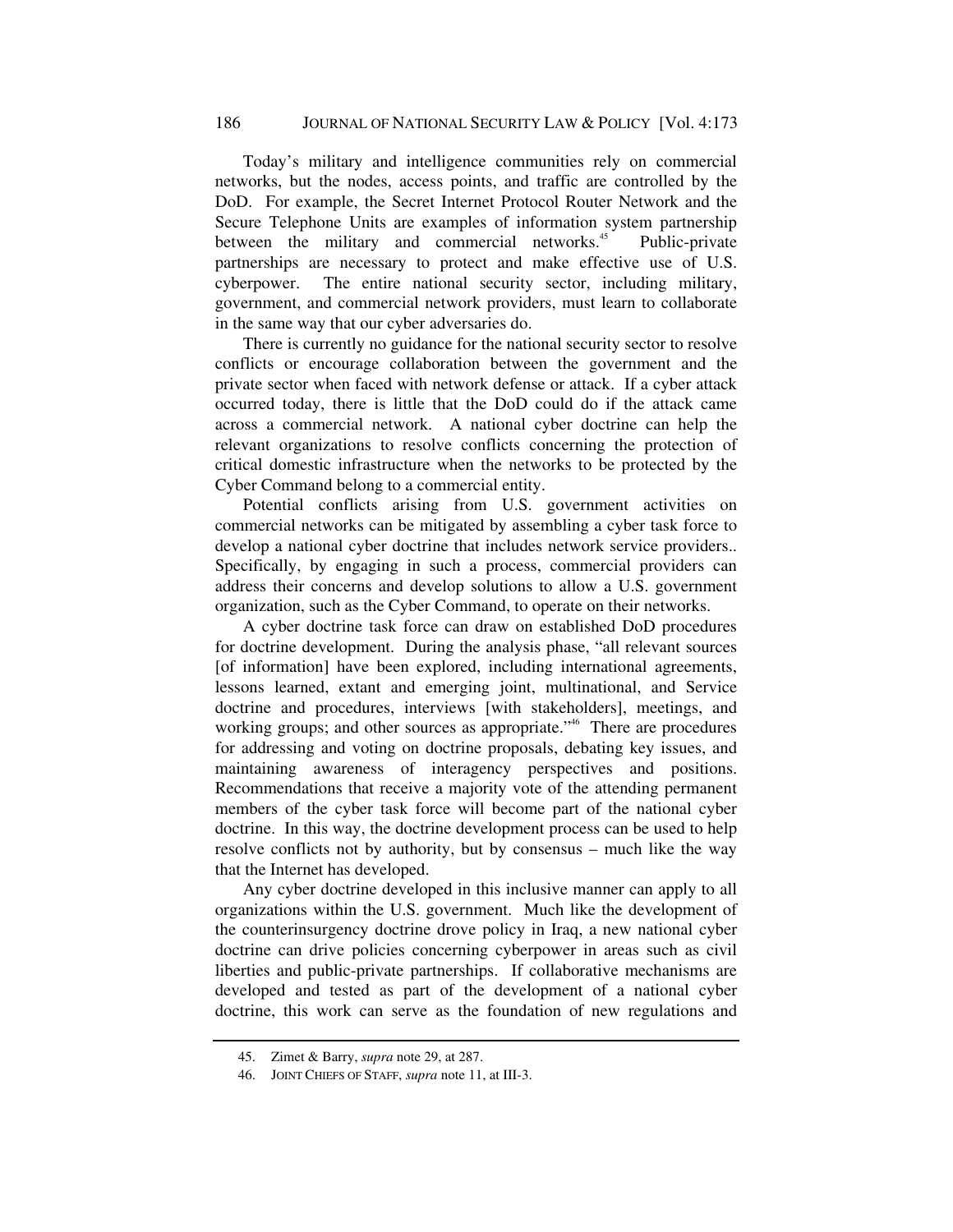statutes to govern cybersecurity. In this way, theoretical models can be tested before they get enacted into law.

A recent workshop report issued jointly by the American Bar Association Standing Committee on Law and National Security and the National Strategy Forum recognized the importance of developing a national cyber doctrine. The report noted that the U.S. government most often looks to law enforcement to address illicit cyber activity. "But the truth is that applying the criminal law is of limited utility."<sup>47</sup> Knowledgeable cyber criminals, terrorists, and foreign operatives are difficult to identify using traditional law enforcement methodologies. The report continues:

Moreover, the organic method of developing doctrine through executive consideration seems to be the only one available at the moment. Given the complexity of this area of law and the practical challenge of finding political will to motivate Congress to legislate on this issue, this is unlikely to change in the near future.

To the extent possible, discussions about cyberlaw, doctrine, and policy should not be classified. While in some instances the disclosure of doctrine may be impossible (lest sources and methods be disclosed), for the most part the public revelation of our response doctrine will be to our benefit. Doing so will create international norms for behavior and then, collaterally, attach a stigma to those who fail to conform. Moreover, a robust doctrine can serve as a deterrent.<sup>48</sup>

The current process by which military doctrine is conceived, drafted, and reviewed provides the mechanism to develop a common understanding of computer network operations.<sup>49</sup> Those experienced with classified networks in the U.S. government might well agree that there is a need to incorporate best practices for the protection of the DoD's top-level domain "mil" networks, the Non-Secure Internet Protocol Router Network, and Secret Internet Protocol Router Network is needed. Although much is known about network protection techniques, the national security apparatus needs a fresh set of principles to formalize the best network security approaches for more agility and faster dissemination of security protocols and virus signatures. $50$ 

 <sup>47.</sup> *National Security Threats in Cyberspace*, report of a *Workshop Jointly Conducted by the ABA Standing Committee on Law and National Security and National Strategy Forum* 18 (Sept. 2009), *available at* http://www.abanet.org/natsecurity/threats\_%20in\_cyberspace.pdf.

<sup>48</sup>*. Id.* at 19.

<sup>49</sup>*. See generally* Alexander, *supra* note 28.

 <sup>50.</sup> Antivirus programs search incoming data for known virus patterns called virus signatures. A signature is a characteristic byte pattern that is part of a certain virus or family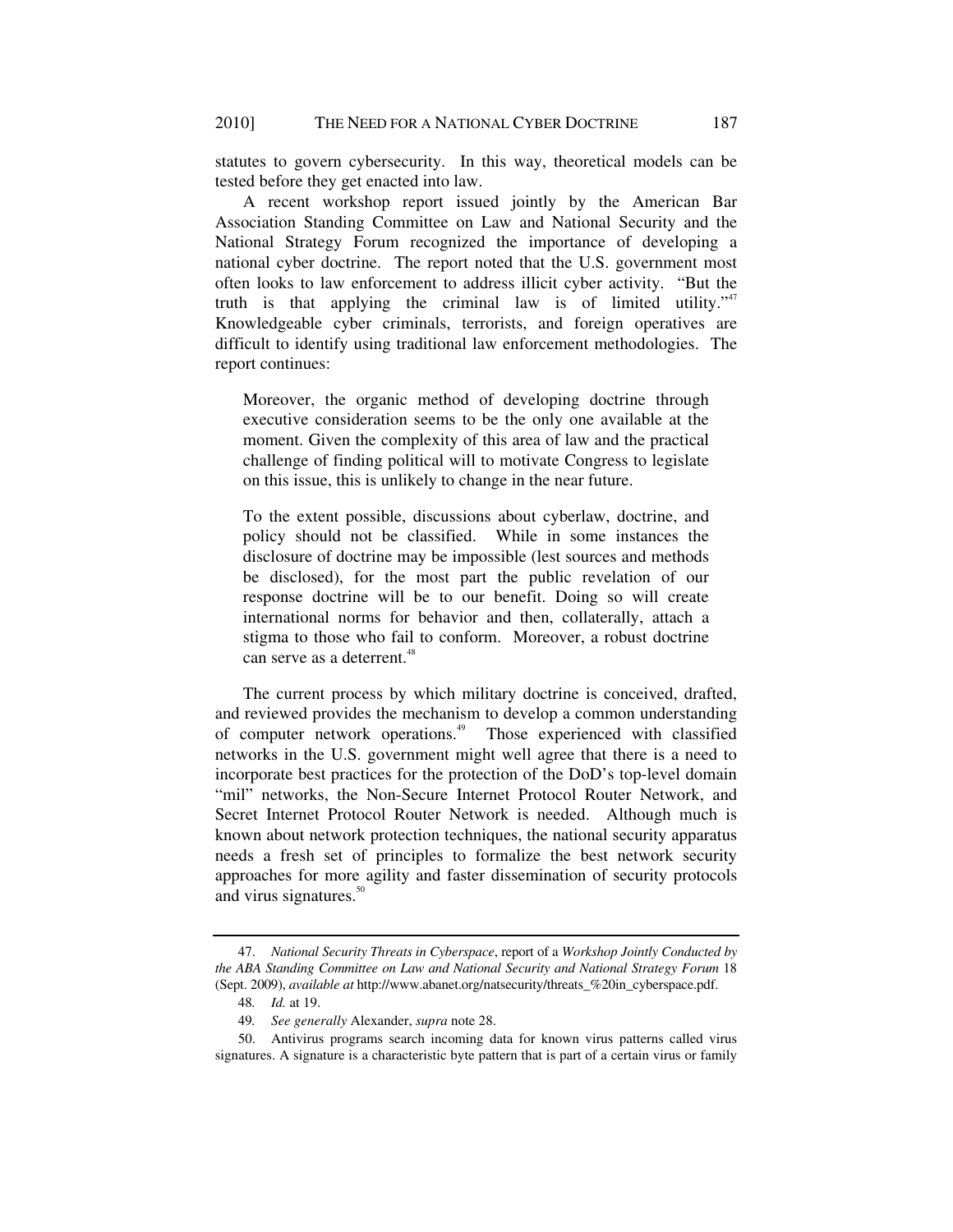A new cyber doctrine will provide guidance on the application of cyberpower in response to a physical attack or as part of a computer network attack initiated by the U.S. government. Under the existing doctrine, a computer network attack "is not integrated with overall [warfare] planning because of the highly compartmented classification that cyber activities receive." $\frac{1}{2}$  A major objective of assembling an interagency team to establish a national cyber doctrine is to improve the integration of cyber defense and offense into joint interagency operational planning. Operations in cyberspace must be "synchronized and coordinated with other operations, just as land and air operations . . . must be synchronized and coordinated."<sup>52</sup> With their current classification, network attack capabilities are misunderstood and not widely employed.

A national cyber doctrine should be unclassified to the maximum extent possible. As with other doctrines, a classified annex may be necessary to delineate sensitive capabilities, operations, or relationships. While it is foolish to disclose all the elements of U.S. cyberpower, the foundational principles that govern the applications of cyberpower should be widely disseminated. The development of this doctrine would de-mystify the domain for the national security community and the American people. Federal agencies should participate in the debate to establish this doctrine and help institutionalize its principles across the entire government. This debate can inform the decision on what information must remain classified and what does not need to be classified.

Although the doctrine should include as much unclassified detail as possible, the national cyber doctrine may require a classified annex to document U.S. offensive computer network capabilities. Other unclassified doctrines do not disclose specifications of weapons systems but do include a classified annex for a variety of purposes. Cyber weapons should be viewed as having little distinction from traditional weapons or techniques available to the U.S. Government. "Cyber weapons simply provide the operational planner with another option, in addition to the air-delivered, laser-guided bomb and the Special Operations force with demolition charges."53 Given the nature of cyberwarfare, it is more important that details of specific weapons or techniques remain classified. As noted in a recent study, "As a general rule, [computer network] tricks exhaust themselves to the extent . . . that their existence and thus the need to protect

of viruses. *See generally* DOROTHY E. DENNING, INFORMATION WARFARE AND SECURITY (1999).

<sup>51</sup>*.* Franklin D. Kramer*, Cyberpower and National Security: Policy Recommendations for a Strategic Framework, in* CYBERPOWER AND NATIONAL SECURITY, *supra* note 13, at 3, 14.

 <sup>52.</sup> NATIONAL RESEARCH COUNCIL, TECHNOLOGY, POLICY, LAW, AND ETHICS REGARDING U.S. ACQUISITION AND USE OF CYBERATTACK CAPABILITIES 163 (William A. Owens, Kenneth W. Dam & Herbert S. Lin eds., 2009).

<sup>53</sup>*. Id.*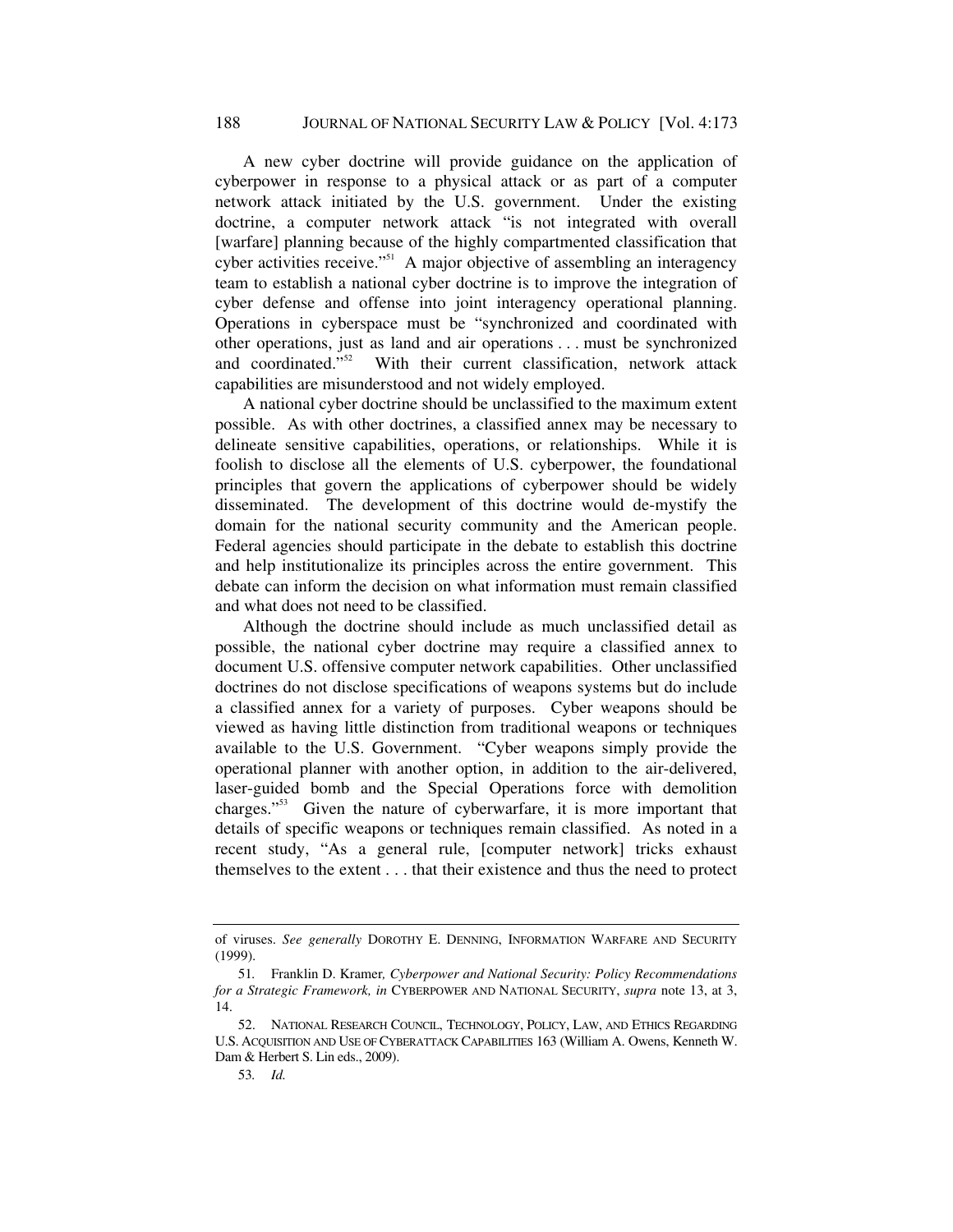against their recurrence is obvious and . . . that counters to their recurrence are straightforward to implement."<sup>54</sup>

This issue of overclassification must be addressed if U.S. national security organizations are to benefit from cyberpower. According to Andrew Krepinevich, the "cyberwarfare competition is so shrouded in secrecy that it is difficult to determine the United States' level of vulnerability, let alone options for addressing it."<sup>55</sup> The development of a national cyber doctrine would clarify the nation's capabilities to those who are responsible for projecting U.S. power. The highly classified nature of computer network operations capabilities has prevented computer networks from being fully integrated into traditional war fighting exercises conducted by combatant commands. "[A]n unclassified and authoritative statement of current joint doctrine for the use of computer network attack is unavailable" and is still evolving.<sup>56</sup>

The national security sector needs to debate cyberpower publicly, rather than just hold classified conversations. $57$  An open debate about the application of power and the circumstances that warrant a doctrinal response would clarify and further develop the general understanding of not only the capabilities but also the limitations of network operations.

According to General James E. Cartwright, the Vice Chairman of the Joint Chiefs of Staff, "the integration of cyberspace capabilities across the full-range of military operations" is fundamental to assuring U.S. freedom of action in cyberspace.<sup>58</sup> Strategy, policy, and doctrine on the use of other instruments, such as nuclear weapons, are publicly debated even while the exact capabilities and technical details of the weapons themselves remained secret.<sup>59</sup> Similar to these discussions, the various perspectives concerning cyber weapons, techniques, and capabilities can be reviewed and validated by knowledgeable representatives from a cyber community of interest from across the national security community. $60$  If properly structured, the interagency group will include representatives from the intelligence community to provide expertise on the proper classification of sections of the cyber doctrine.

In addition to classification, another issue that can be resolved through interagency development of a national cyber doctrine is the interaction between the U.S. government and the private companies that operate

 <sup>54.</sup> MARTIN C. LIBICKI, CYBERDETERRENCE AND CYBERWAR 57 (2009).

 <sup>55.</sup> Andrew F. Krepinevich, Jr., *The Pentagon's Wasting Assets*, FOREIGN AFFAIRS, July/Aug. 2009, at 30-31.

 <sup>56.</sup> NATIONAL RESEARCH COUNCIL, *supra* note 52, at 161-162.

 <sup>57.</sup> Shaun Waterman, *U.S. Takes Aim at Cyberwarfare: Data Sharing, Defense Against Unknown Attackers Among Issues*, WASH. TIMES, July 2, 2009, at B1.

<sup>58</sup>*. Id.*

 <sup>59.</sup> Shaun Waterman, *Analysis: New Army Cyber Task Force*, Oct. 27, 2008, *available at* http://www.spacewar.com/reports/Analysis\_New\_Army\_cyber\_task\_force\_ 999.html.

<sup>60</sup>*. See generally* JOINT CHIEFS OF STAFF, *supra* note 11, at II-8.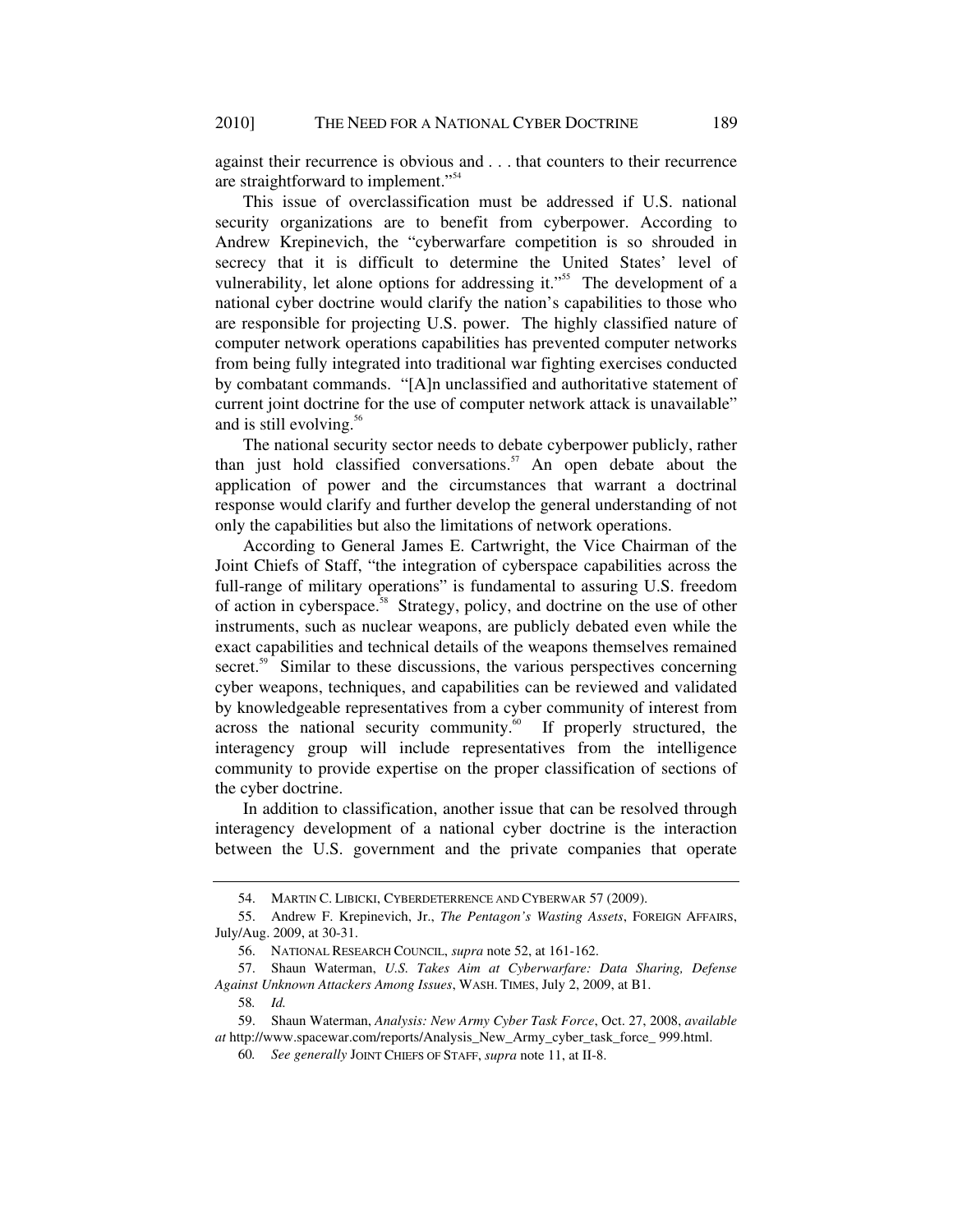commercial networks over which DoD data flow. Because the vast majority of U.S. commerce is conducted through the Internet, the DoD acknowledges that the DoD must have the capability to protect it. The DoD already relies on private and academic institutions to "assist commercially owned telecommunications networks, communications satellite systems, and other civilian critical infrastructure systems" through the Computer Emergency Response Team.<sup>61</sup>

The initiation of the doctrine development process within the national security community will force the U.S. government to establish roles and delineate responsibilities for the public and private sector concerning network defense and the use of private networks for offensive operations and intelligence collections. Without a structured forum to debate the concerns over government action on commercial information systems, national security organizations are forced to continue their individual *ad hoc* solutions that may not hold up in times of crisis. Commercial entities may not cooperate when the U.S. Government requests authority to control portions of their network during national emergencies or during a computer network attack by a foreign force. Jurisdictional arguments or debates about statutory interpretation should not delay national defense during times of national emergencies.

New statutes and regulations may be required. Existing partnerships between the federal government and commercial entities, such as the Federal Aviation Administration, the National Oceanographic and Atmospheric Administration, and the National Institute for Standards and Technology have not presented the same concerns as those raised by government activities in commercial cyberspace. Concerns over privacy, network service availability, criminal and civil liability risks, and intellectual property protections make government cyber operations a sensitive topic. New regulations governing U.S. cyberpower must be debated before becoming law.<sup>62</sup>

Determining the responsibilities of the national security community during cyber emergencies is a broad task. Just as the term "national security" is too broad to be discussed in adequate detail, cybersecurity is too broad to be covered without further delineation of how the U.S. government plans to establish the roles of the private and public sectors to implement policy. The Joint Doctrine Development System requires that any new proposal include recommended chapters to be covered by the new document.<sup>63</sup> Issues such as government interactions with private information networks, overclassification, foreign relationships in the cyber domain, and others must be addressed in a clear and concise manner in the chapters of the new doctrine. The doctrine must translate current national

 <sup>61.</sup> Wilson, *supra* note 27, at 10.

<sup>62</sup>*. See generally National Security Threats in Cyberspace, supra* note 47, at 12-19.

<sup>63</sup>*. See generally* JOINT CHIEFS OF STAFF,*supra* note 11.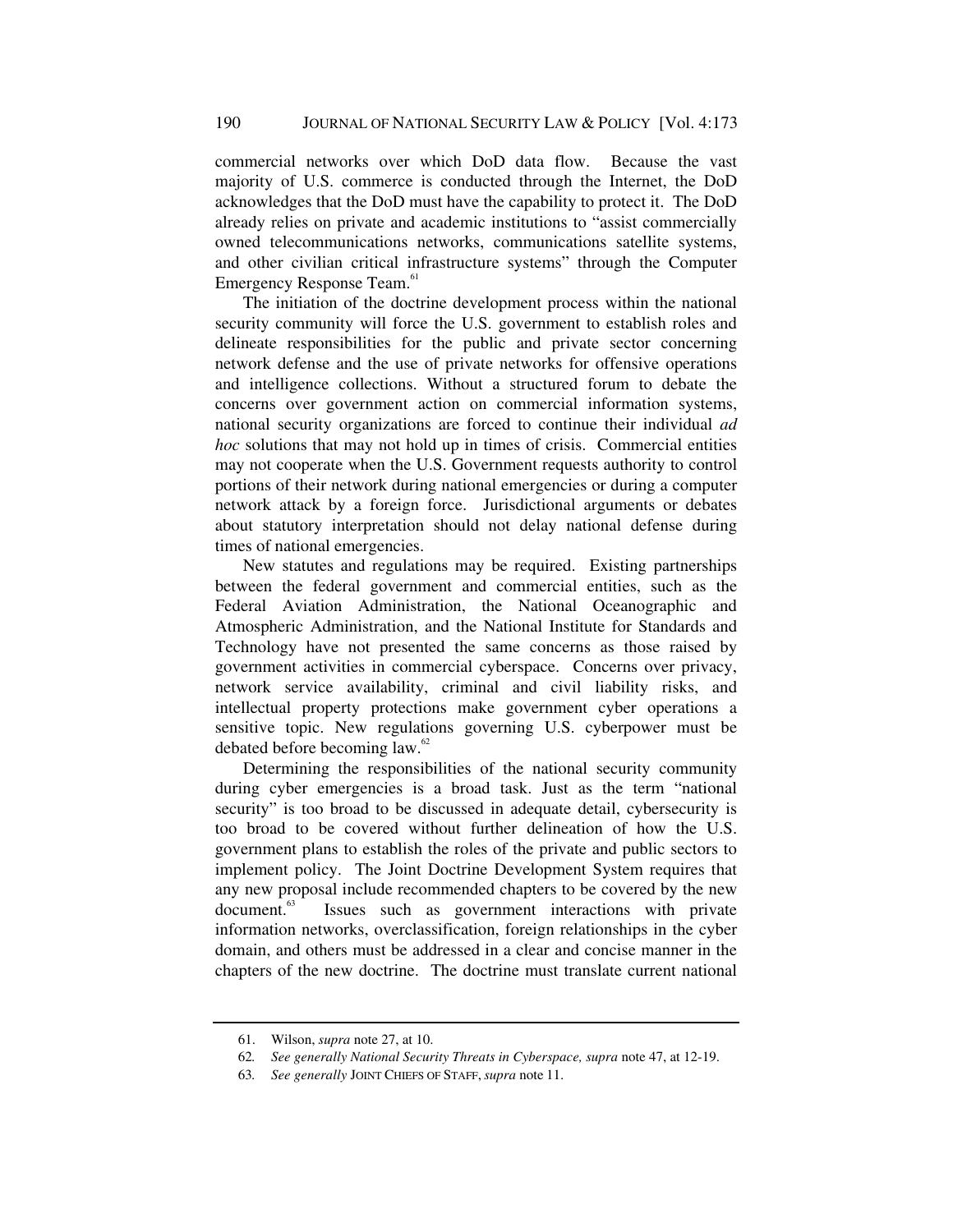cyber strategies into objectives and desired effects to be achieved by the Cyber Command and the other elements of the U.S. government.

The new doctrine must include a definitions and descriptions chapter so that U.S. cyberspace actors have common terms of reference. The chapter should describe various networks, the access these networks provide to various traditional and non-traditional military targets, and the combat effects network operations can achieve. It should also describe – in as much detail as proper classification will allow – the nature of cyber operations and the current governance of each activity. The doctrine may include a classified annex to describe the more sensitive elements of U.S. cyberpower.

Another critical chapter should discuss intelligence support. The chapter should describe the various military and government organizations that provide data on networks and adversary network architecture and management. It should include guidance on how best to work with combat support agencies, service intelligence centers, and the defense intelligence enterprise to achieve the desired effect, including cyber tactics, techniques, and procedures. Some information may have to be documented in a classified annex, but the representatives to the development process must resist the temptation to overclassify the majority of cyber capabilities.

The new doctrine must include a chapter on the interagency relationships and the network advantages that each organization offers. In the memo establishing the new Cyber Command, Secretary Robert Gates called for a plan that would "delineate [its] mission, roles and responsibilities" and its "command and control, reporting and support relationships with combatant commands, [military] services and U.S. government department and agencies."<sup>64</sup>

These relationships are critical because there are myriad sets of authorities within the U.S. government.<sup>65</sup> Each organization brings its own authority to conduct cyber operations, and the relationships between the military, the non-DoD cyber elements, and the private sector must be well understood.

These linkages are so significant that any new doctrine should include a chapter dedicated to identifying the DoD and non-DoD elements that defend the national cyber infrastructure. This section of the new doctrine should outline the fundamental principles by which the U.S. government, particularly the DoD, interact with commercial service providers to educate

 <sup>64.</sup> Waterman, *supra* note 57.

 <sup>65.</sup> The authorities of the defense and intelligence agencies are established by the National Security Act of 1947, as amended, codified beginning at 50 U.S.C §401. Intelligence activities are extensively regulated by the Foreign Intelligence Surveillance Act (FISA) and Executive Order 12,333, as amended, *United States Intelligence Activities*. *See generally* 50 U.S.C §§401, 413-414; 50 U.S.C. §§1801-1871 (2006), *as amended by* Pub. L. No. 110-261, 122 Stat. 2436 (2008), and other measures; Exec. Order No. 12,333, 46 Fed Reg. 59,941 (Dec. 4, 1981); Exec. Order No.12, 139, 3 C.F.R. 398 (1979).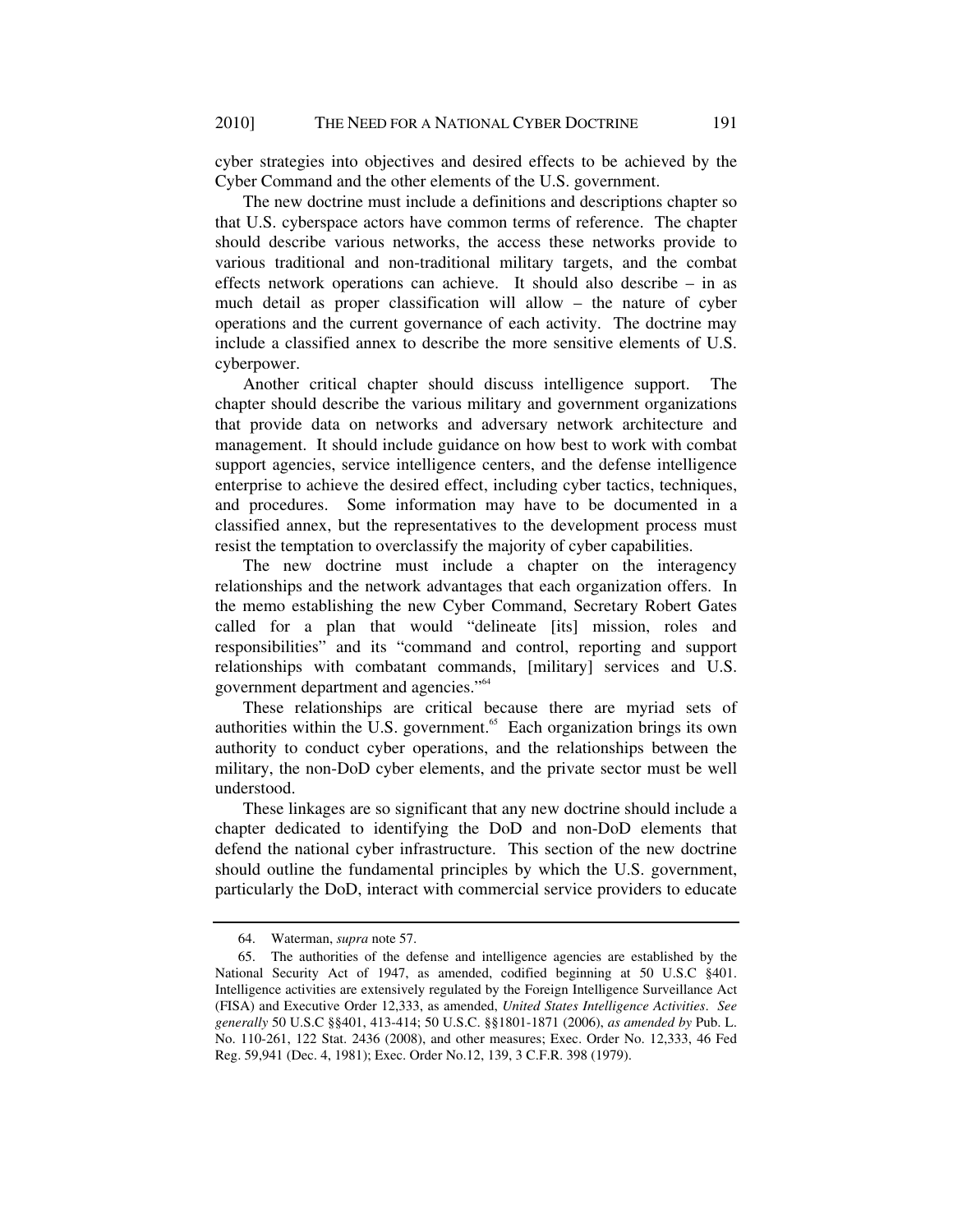each other. The risks and vulnerabilities accompanying the government's increased dependence on military and civilian networks "need careful assessment to be effectively managed."66 According to an independent policy institute:

U.S. military operations are very dependent on commercial landbased information infrastructure. If cyber attacks inflicted substantial damage commercial networks or corrupted the data on those networks, not only would great economic turmoil ensue; much of the military capability of the United States could prove to be the modern equivalent of the Maginot Line.<sup>67</sup>

In other words, all the investment in cyberpower may be moot.

Another chapter should cover planning and coordination, including standards for the commander's objectives, target development, weaponeering assessment, force execution, and battle damage assessments. This chapter should provide the means by which national policy and civilian control are translated into boundaries of action and the use of force is managed in accordance with U.S. national security.

A chapter on multilateral coordination should describe how the DoD envisions working with foreign governments to defend common networks and gateways. The deployment of various combined enterprise regional information exchange systems provides common standards but prevents unauthorized information exchange based on information sharing agreements with foreign partners. $68$  Although these non-interconnected networks provide adequate data sharing among coalition partners, common network security standards will require more sophisticated information sharing agreements and technology.

Any doctrine that describes how the U.S. government will employ cyberpower must also describe how international partners will contribute. This chapter would enable closer relationships with our foreign partners in both computer network exploitation and attack.

The final chapter of a new joint cyber doctrine should guide the training and professionalization of an interagency cyberforce. Acquisition of the technical expertise required for an advanced cyberforce – and the knowledge and experience to understand how it is to be applied – requires extensive training in both technical and policy disciplines.<sup>69</sup> The new doctrine's mandate for manpower allocations would enable the armed services and the civilian agencies to invest in such training.

 <sup>66.</sup> Zimet & Barry, *supra* note 29, at 285.

 <sup>67.</sup> Krepinevich, *supra* note 55, at 25 (referring to the Center for Strategic and Budgetary Assessments).

 <sup>68.</sup> Zimet & Barry, *supra* note 29, at 287.

<sup>69</sup>*. See generally* Victor A. DeMarines, *Exploiting the Internet Revolution*, *in* KEEPING THE EDGE: MANAGING DEFENSE FOR THE FUTURE, *supra* note 24, at 98.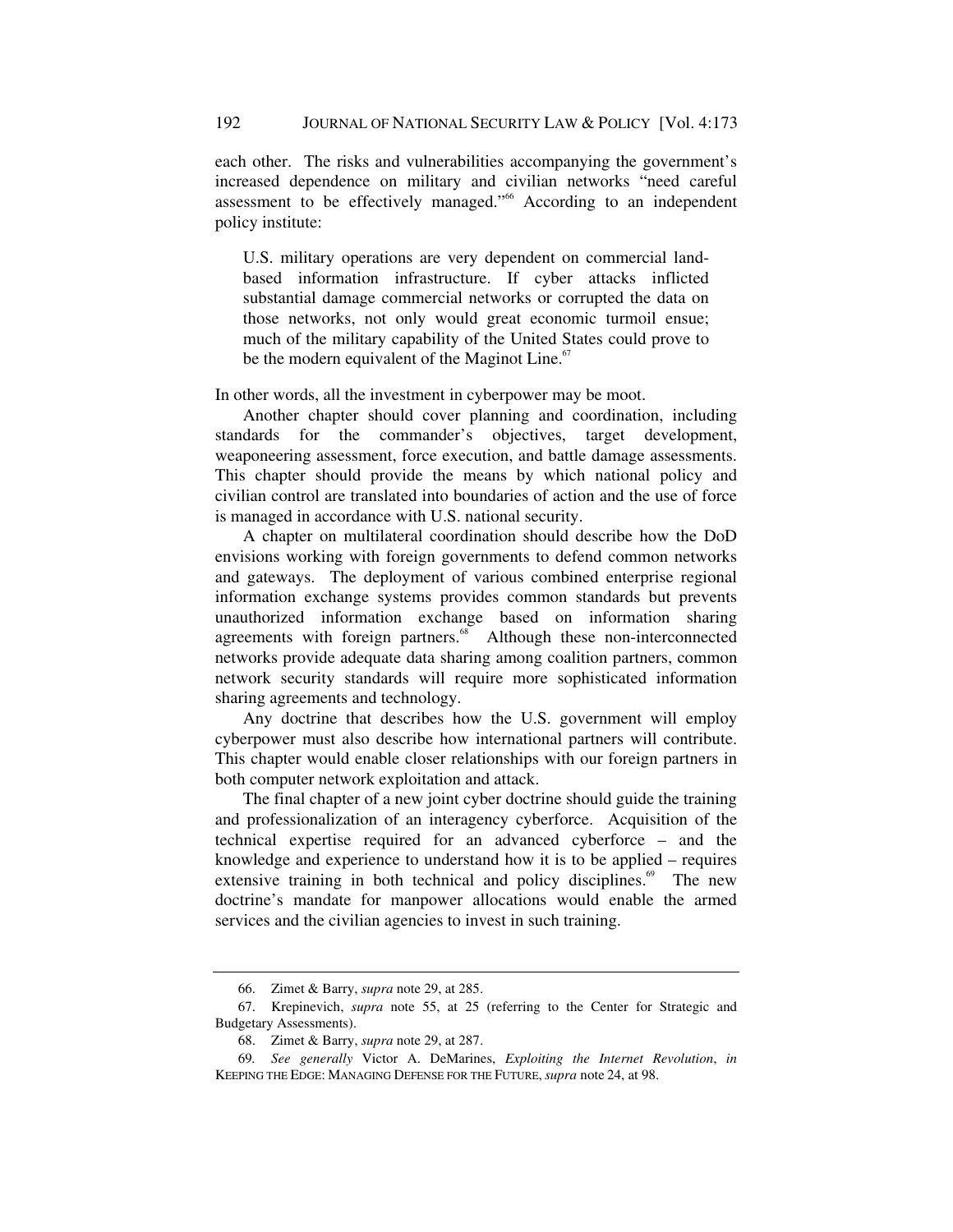# III. TARGET AUDIENCE

Because a joint doctrine "is authoritative and applies to joint force operations or when significant forces of one Service support forces of another Service,"70 the new doctrine will inform the organizational structure, the lines of operation, and the manning of the new Cyber Command. If the doctrine is properly developed by all elements of the national security community, then non-DoD elements may use it to inform their organizational structures, functions, and staffing as well.

The emerging discipline of network operations is a highly technical arena that few civilian or military leaders over the age of 30 adequately understand. The highly classified nature of cyber operations has prevented candid discussion about the consequences or effects of operations. The new doctrine will enable the entire U.S. government to grasp the power and the dangers of actions on the global grid. As interest in cyber operations grows and skills of non-DoD agencies are developed, government reliance on the national cyber doctrine will increase.

The authorities of the Cyber Command, a sub-unified command, have not been determined. Although the U.S. Strategic Command retains authority for computer network operations, JP3-13 allows other commands to execute cyber operations. As the Secretary of Defense or STRATCOM delegates cyber authority, the Cyber Command may become less the launcher of cyber weapons and more the developer or overseer of network exploitation and attack. Joint publication 3-13, *Information Operations*, already permits cyber operations by other combatant commanders:

[Commander, U.S. Strategic Command's] specific authority and responsibility to coordinate [information operations] across [areas of operation] and functional boundaries do not diminish the imperative for the other combatant commanders to coordinate, integrate, plan, execute, and employ [information operations]. These efforts may be directed at achieving national or military objectives incorporated in [Theater Security Cooperation Programs], shaping the operational environment for potential employment during periods of heightened tension, or in support of specific military operations.<sup>71</sup>

The common understanding is that the Cyber Command will have the lead for all uses of military force in cyberspace. As cyberpower becomes better known and understood, all the combatant commands or other elements of the U.S. government may be called on to conduct operations either individually or as part of a unified effort under the authority of the DoD or military computer networks.

 <sup>70.</sup> JOINT CHIEFS OF STAFF, *supra* note 11, at v.

 <sup>71.</sup> JOINT CHIEFS OF STAFF, *supra* note 21, at iv-2.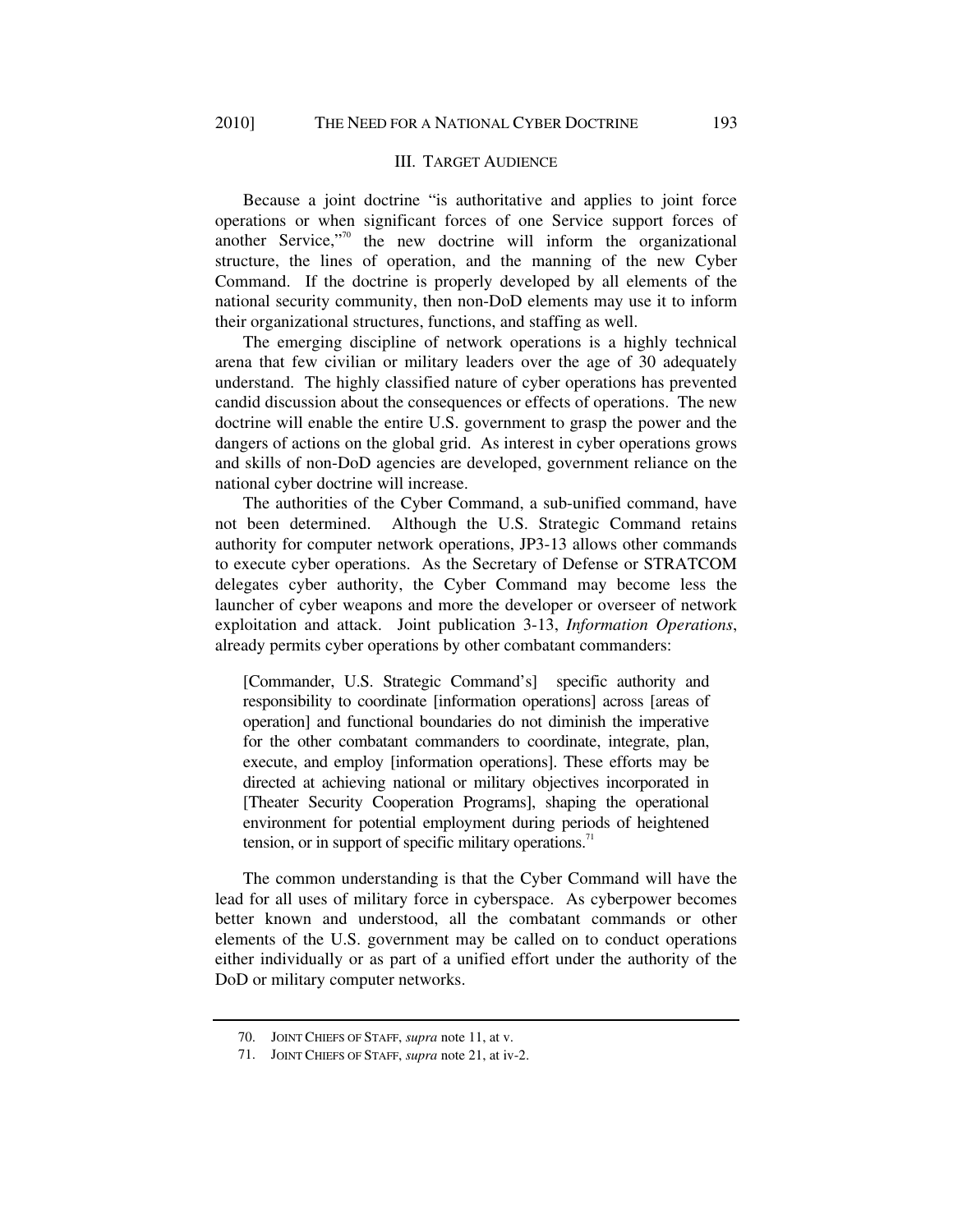### 194 JOURNAL OF NATIONAL SECURITY LAW & POLICY[Vol. 4:173

Because the armed forces provide the personnel and organizational units to the combatant commands, each of them is responsible for executing the mission within the combatant commands. Cyber doctrine will focus efforts to better utilize the personnel, training, and tools within the cyber arsenal. The new doctrine will help determine the size of the cyber forces for each service and the funding to be directed to cyber capabilities.

Other elements of the national security apparatus depend on the intelligence community to define threats to U.S. interests and to guide the appropriate response to those threats. According to JP 3-13:

Through the intelligence directorate of a joint staff (J-2), [information operations] planners and supporting joint organizations have access to intelligence from the national and combatant command-level intelligence producers and collectors. At the combatant command level, the theater joint intelligence center supports [information operations] planning and execution and provides support to [joint Task Forces] through established joint intelligence support elements. In multinational operations, when appropriate, the J-2 should share information and assessments with allies and coalition partners.<sup>72</sup>

All cyber operations require multi-disciplined intelligence, much of which will be beyond the reach of the defense intelligence enterprise and the intelligence agencies. The new security environment may require data previously excluded from intelligence collection to be provided by government agencies outside of the intelligence community and the private sector. Such is the nature of a networking world. A national cyber doctrine must be developed by a group that includes the intelligence community and other organizations with broader insights into cyberspace. This doctrine development process will improve collaboration among intelligence community organizations, nontraditional government partners, and the private sector.

In the development of doctrine, foreign partners are almost as important as the intelligence community in offering particular knowledge, expertise, and intelligence capabilities. It is unlikely that any future crisis will be met solely by the United States. Foreign countries and the United States are together on battlefield of Iraq and Afghanistan, and they will be in cyber space as well.

Joint Publication 3-13 states:

Allies and coalition partners recognize various [information operations] concepts and some have thorough and sophisticated doctrine, procedures, and capabilities for planning and conducting IO. The multinational force commander (MNFC) is responsible to resolve potential conflicts between each nation's IO programs and

<sup>72</sup>*. Id*. at III-5.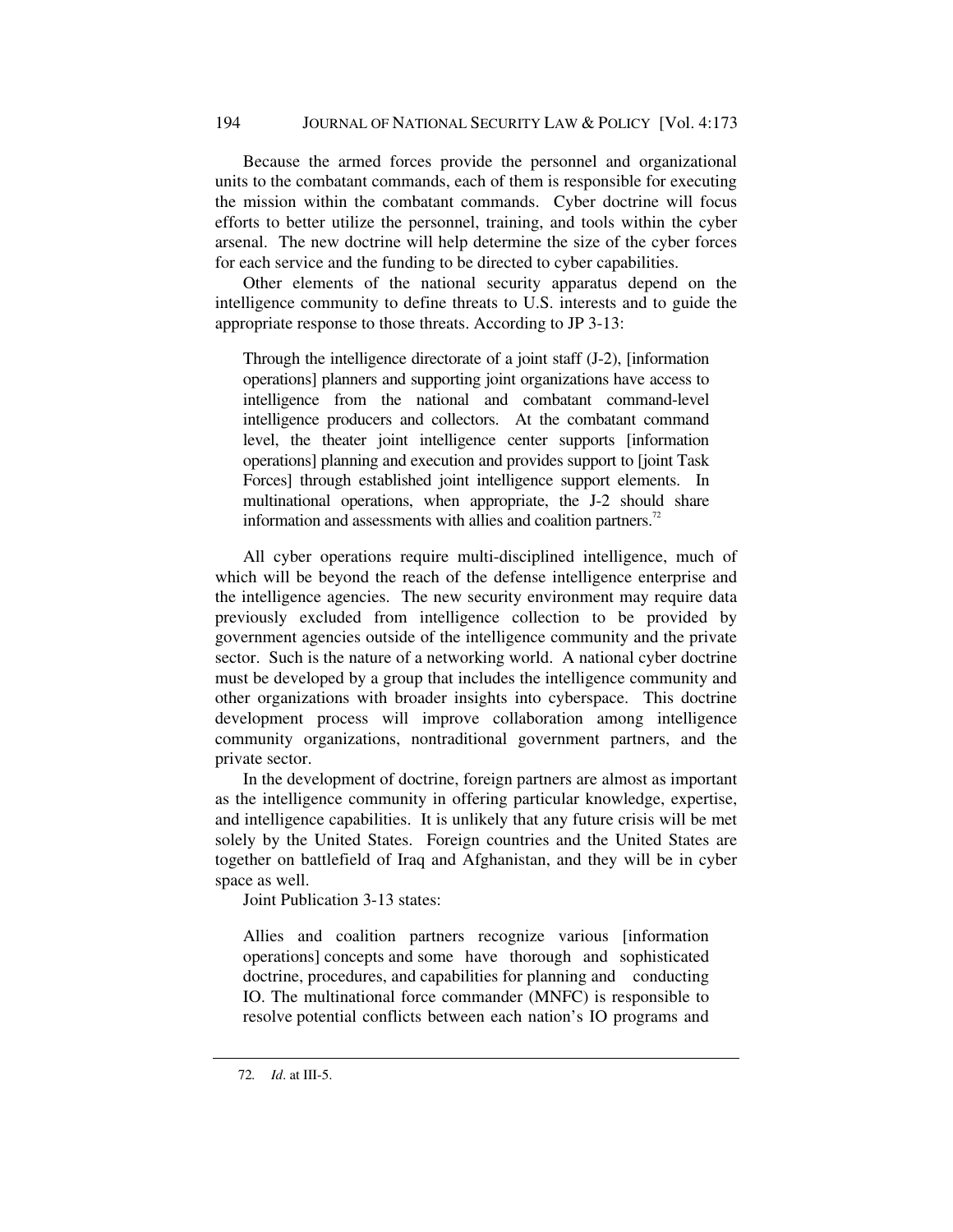the IO objectives and programs of the multinational force. . . . It is vital to integrate allies and coalition partners into IO planning as early as possible so that an integrated and achievable IO strategy can be developed early in the planning process.<sup>73</sup>

Foreign partners are critical to the success of U.S. military operations in all the domains. A new cyber doctrine will clarify the U.S. policy in cyberspace for all allies.

#### IV. OTHER CONSIDERATIONS

The most significant policy issues facing any cyberpower projection is the applicability of the Law of War (LOW). The legal questions must be examined and resolved in detail.<sup>74</sup> The relationship between the laws of war and cyber operations will evolve, but a baseline policy position must involve the entire U.S. government.

Scrutiny should focus on the definitions of "armed attack," as well as "distinction" and "proportionality" as applied to cyber operations.<sup>75</sup> The U.N. Charter provides guidance for responses to armed attacks. The proper classification of cyber activity as an armed attack is much more difficult than the drafters of the U.N. Charter ever envisioned. These issues are ripe for debate and could be addressed in drafting the guiding principles for a national cyber doctrine.

There is a presumption that the rules of engagement in cyber doctrine "will follow the [L]aw of Armed Conflict, meaning a response taken after receiving an electronic or cyber attack will be scaled in proportion to the attack received, and distinctions will be maintained between combatants and civilians."76 This presumption may be significant because adversaries using cyber attacks may not distinguish between civilian and military targets. "Security experts warn that all U.S. federal agencies should now be aware that in cyberspace some malicious actors consider that no boundaries exist between military and civilian targets."<sup>77</sup>

The law frequently lags behind technology, but the consequences of adversarial actions against the United States and the responses of the Cyber Command illustrate the importance of establishing legitimate legal bases

<sup>73</sup>*. Id.* at VI-1.

 <sup>74.</sup> For detailed discussion of legal questions raised by cyber operations, see Herbert S. Lin, *Offensive Cyber Operations and the Use of Force*, 4 J. NAT'L SECURITY L. & POL'Y 63 (2010).

 <sup>75.</sup> Regarding the question of when cyber attack may be considered an "armed attack" under the LOW, see David E. Graham, *Cyber Threats and the Law of War*, 4 J. NAT'L SECURITY L. & POL'Y 87 (2010).

 <sup>76.</sup> Wilson, *supra* note 27, at 11.

 <sup>77.</sup> Clay Wilson, *Botnets, Cybercrime, and Cyberterrorism: Vulnerabilities and Policy Issues for Congress* (Cong. Res. Serv. RL 32114), Jan. 29, 2008, at 15.